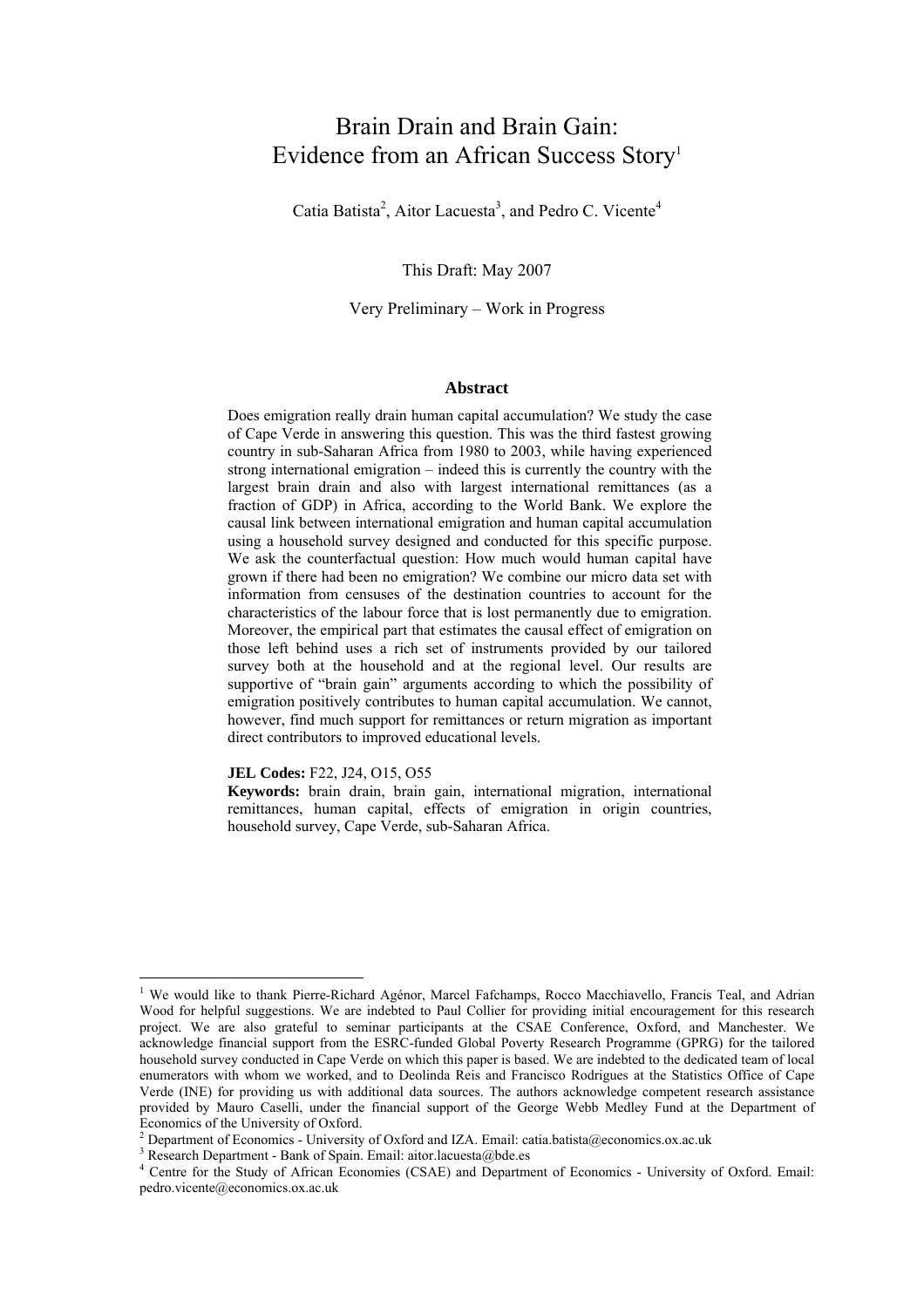## **Table of Contents**

| Cape Verde: A Short Introduction to the Country<br>2.<br>Tailored Household Survey: Design, Conduction and Some Descriptive Statistics<br>3.<br>Household Survey Design and Conduction<br>1.<br><b>Descriptive Statistics</b><br>11.<br>iii. Additional Data Sources<br>Magnitude of the Brain Drain<br>4.<br>Improved Educational Attainment: The Role of Migration on Human Capital<br>5.<br>Investment<br>Return migration<br>6.<br>Summing Up: What are the counterfactual effects of emigration on human capital<br>7.<br>accumulation?<br>References<br>8.<br>Tables<br>Appendix: Growth Accounting | $\mathbf{1}$ . | Introduction | 3  |
|-----------------------------------------------------------------------------------------------------------------------------------------------------------------------------------------------------------------------------------------------------------------------------------------------------------------------------------------------------------------------------------------------------------------------------------------------------------------------------------------------------------------------------------------------------------------------------------------------------------|----------------|--------------|----|
|                                                                                                                                                                                                                                                                                                                                                                                                                                                                                                                                                                                                           |                |              | 5  |
|                                                                                                                                                                                                                                                                                                                                                                                                                                                                                                                                                                                                           |                |              | 6  |
|                                                                                                                                                                                                                                                                                                                                                                                                                                                                                                                                                                                                           |                |              | 6  |
|                                                                                                                                                                                                                                                                                                                                                                                                                                                                                                                                                                                                           |                |              | 7  |
|                                                                                                                                                                                                                                                                                                                                                                                                                                                                                                                                                                                                           |                |              | 8  |
|                                                                                                                                                                                                                                                                                                                                                                                                                                                                                                                                                                                                           |                |              | 9  |
|                                                                                                                                                                                                                                                                                                                                                                                                                                                                                                                                                                                                           |                |              |    |
|                                                                                                                                                                                                                                                                                                                                                                                                                                                                                                                                                                                                           |                |              | 10 |
|                                                                                                                                                                                                                                                                                                                                                                                                                                                                                                                                                                                                           |                |              | 14 |
|                                                                                                                                                                                                                                                                                                                                                                                                                                                                                                                                                                                                           |                |              |    |
|                                                                                                                                                                                                                                                                                                                                                                                                                                                                                                                                                                                                           |                |              | 15 |
|                                                                                                                                                                                                                                                                                                                                                                                                                                                                                                                                                                                                           |                |              | 17 |
|                                                                                                                                                                                                                                                                                                                                                                                                                                                                                                                                                                                                           |                |              | 19 |
|                                                                                                                                                                                                                                                                                                                                                                                                                                                                                                                                                                                                           |                |              | 30 |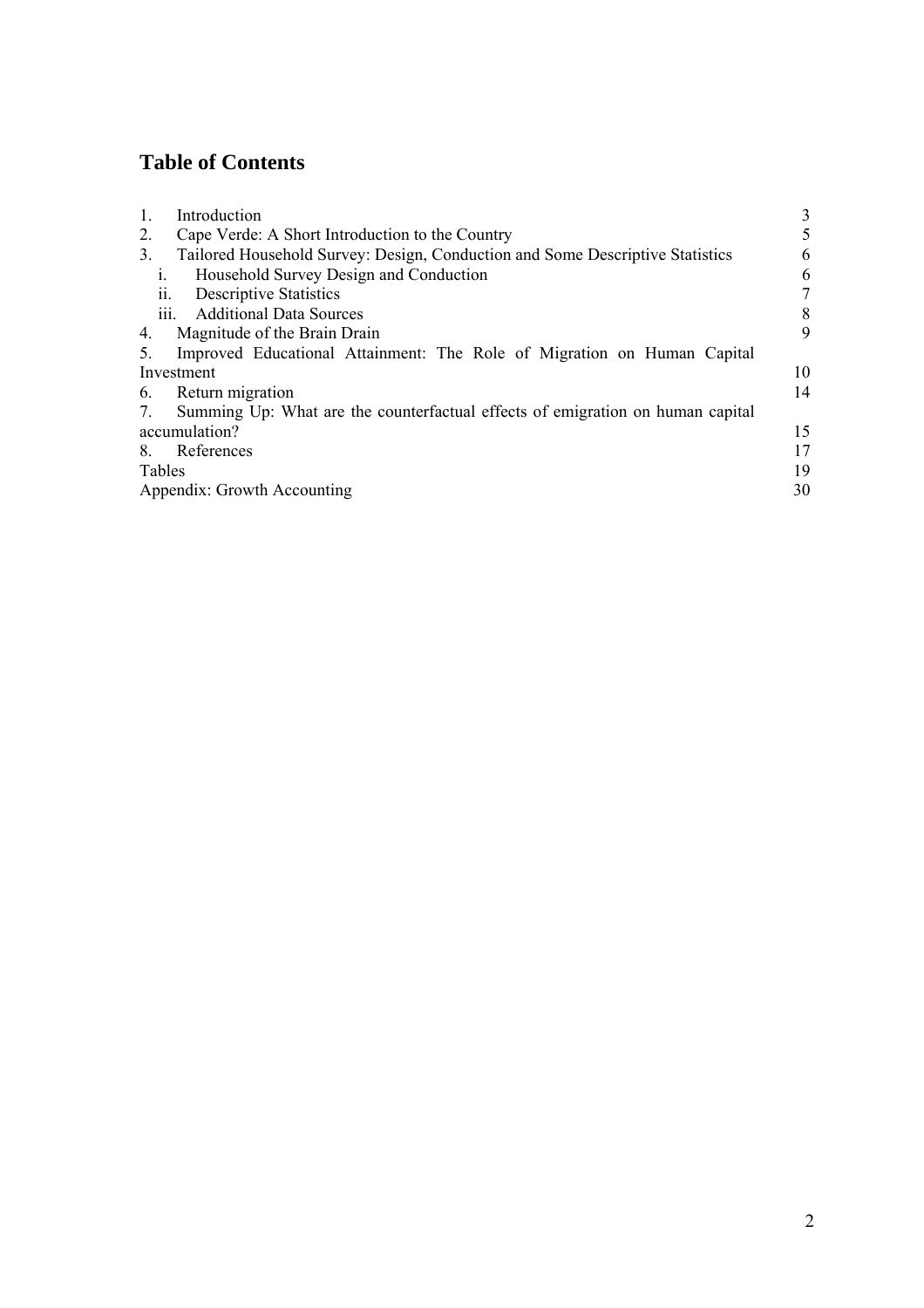### **1. Introduction**

The World Bank (2006a, 2006b) recently highlighted the serious problem of "brain drain" for the growth performance of developing countries. In particular, it presented Cape Verde as the African country with the largest fraction of educated population living abroad. This country was, however, the third fastest growing country in sub-Saharan Africa from 1980 to  $2003$ ,<sup>5</sup> despite having no significant natural resources - unlike the two fastest growing countries, Equatorial Guinea and Botswana. These facts demand an examination of the empirical importance of the negative "brain drain" phenomenon.

According to our growth accounting results, <sup>6</sup> human capital accumulation is the aggregate input most strongly related to the excellent growth performance of the Cape Verdean economy in the last 15 years. We therefore ask the question: has emigration of the brightest Cape Verdeans really been draining out human capital accumulation?

This paper aims exactly at empirically evaluating the causal link between skilled emigration and human capital accumulation. For this specific purpose, we designed and conducted a household survey, for which 1066 households living in Cape Verde were interviewed face-to-face during January and February of 2006. This tailored survey provided us with a rich set of instruments at the household and at the regional level, which allow us to explore the empirical questions at stake.

Traditionally, international emigration of the most educated fraction of the population has been associated with multiple potential problems. These have generally been labelled "brain drain": the loss of the brightest national citizens, implying the disappearance of a critical mass in production, research, public services (notably health and education) and political institutions.<sup>7</sup> This effect may be even larger than its direct impact due to the externalities brought about by interaction of the most educated, or due to complementarities with factors of production such as capital equipment or total factor productivity (TFP), which are likely to magnify the productive contribution of skilled workers.<sup>8</sup> Moreover, massive emigration of the most educated is likely to imply significant fiscal losses due to foregone tax revenue (which is likely to be a counterpart to investment in the education of the emigrated workers).

 $\overline{a}$ 

<sup>&</sup>lt;sup>5</sup> This ranking is based on PWT 6.2.

 $^6$  Our growth accounting approach and results are presented in Appendix.

 $\tau$  The traditional brain drain literature was notably developed by Gruber and Scott (1966) and Bhagwati and Hamada (1974).

<sup>&</sup>lt;sup>8</sup> The external effect of human capital on production was first modelled by Lucas (1988), and further discussed by Borjas et al. (1992) and Acemoglu (1996). Complementarities in aggregate production are discussed and empirically evaluated by Stokey (1996) and Krusell et al. (2000), respectively, among others.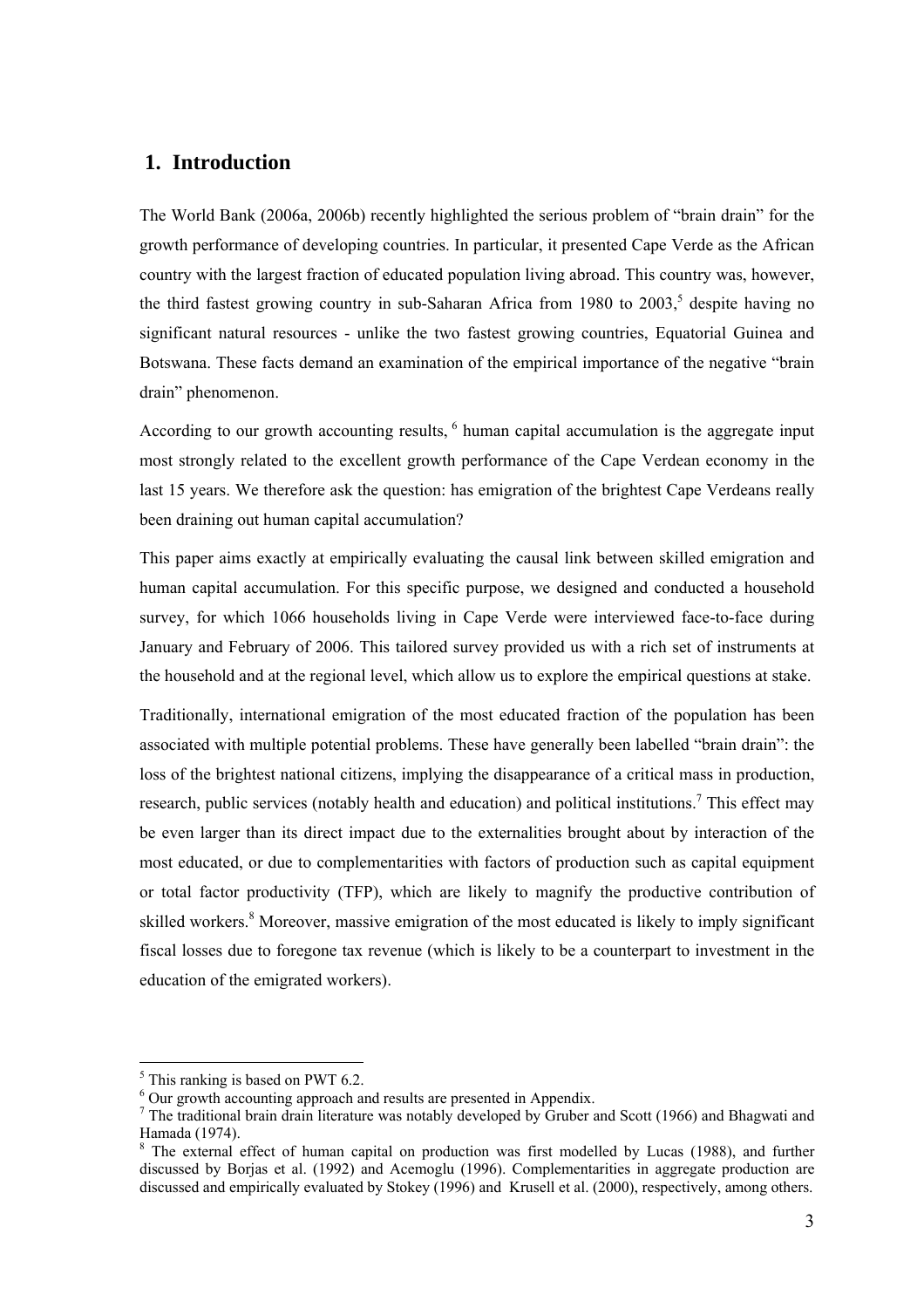Our work starts by paying attention to the fact that the magnitude of the "brain drain" is not easy to measure. Indeed, a fraction of the educated emigrants is observed after having upgraded their schooling achievement abroad. In order to compute the real "brain drain" we would need to know the level of schooling that the migrant population would have had if they have not migrated. We define and propose a realistic measure of the brain drain in Cape Verde, using information on the educational achievement of individuals before emigrating.

In recent years, the economic literature has focused on the potential gains of emigration. Countering the traditional brain drain literature, the arguments for "brain gain" propose that an increase in expected returns of education stemming from the possibility of emigration may prompt a net increase in the rate of human capital accumulation<sup>9</sup>. This would imply that an increase in the own probability of migration may increase the accumulation of human capital, as long as destination countries have a higher return to education than origin countries, or education lowers the cost of migration, making easier the option of entering another country with higher real salaries.

Moreover, emigration might have an indirect positive effect on education via remittances. The importance of international remittances has been emphasized by Ratha (2003) among others, basically on the grounds that these reduce financial constraints in receiving countries that may increase the probability of getting a degree.<sup>10</sup>

Finally, not all migrants are a loss of resources from the point of view of the origin country. Return migrants may be beneficial to their home country's development as they bring with them not only financial savings, but also a set of newly acquired productive skills that positively contribute to a country's stock of human capital.<sup>11</sup>

We empirically explore each of these channels to achieve a counterfactual distribution of schooling without emigration.

Our work is most closely related to those of Mishra (2006) and Faini (2006). These papers both investigate the simultaneous macroeconomic effects of remittances and brain drain (for a set of Caribbean countries and for a large panel of developing countries, respectively, both using the work of Docquier and Marfouk, 2005). They reach the same conclusion that the brain drain phenomenon is likely to have stronger, negative consequences on the origin economy than the positive effects implied by remittances. However, they use macro remittance data, which suffers

 $\overline{a}$ 

<sup>9</sup> Miyagiwa (1991), Mountford (1997) and Stark et al. (1997, 1998) were the main proponents of the brain gain hypothesis. Beine et al. (2001, 2003) present supporting empirical evidence.<br><sup>10</sup> Evidence of the positive effects of remittances on education and investment is provided, among others, by

Edwards and Ureta (2003) for El Salvador, Yang (2006) for the Philippines and Mishra (2006) for 13 Caribbean countries.

 $11$  See Dustmann and Kirchkamp (2003) and Mesnard and Ravallion (2006) on this topic.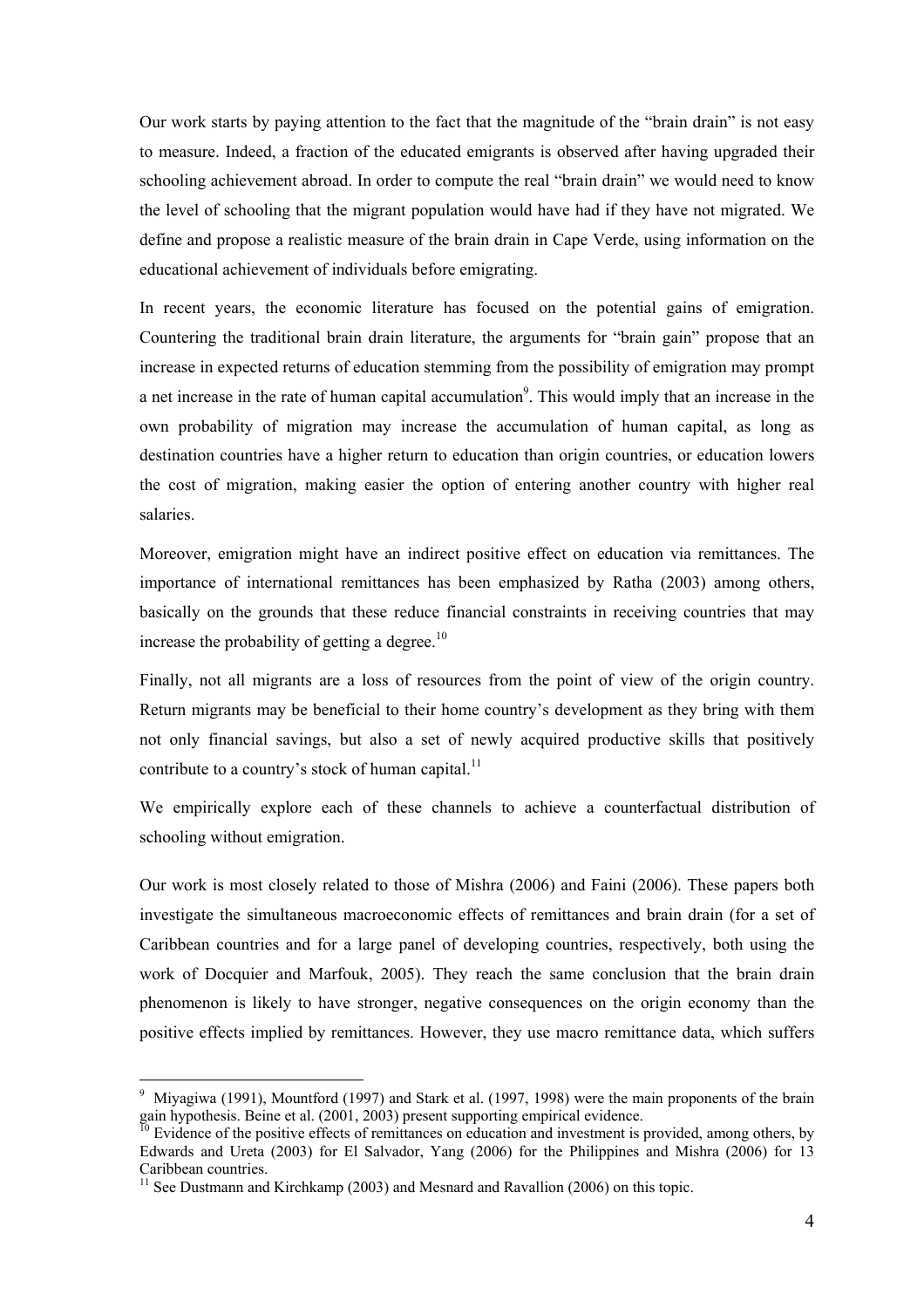from a downward measurement bias, as official data do not record informal channels, both illegal and legal, such as remittance of goods via friends or other family members. We make use of our household survey to obtain better measures of remittances at the household level, and combine this with other household and regional characteristics in attempting to explain the consequences of emigration for human capital accumulation.

To undertake our objectives, we begin by presenting a brief overview of the main characteristics of our country of interest. We then proceed by presenting the household surveys we use in our empirical work, including their main descriptive statistics. In section 4, we define and propose a realistic measure of the brain drain in Cape Verde. In the following sections, we empirically establish the reverse brain gain forces: section 5 establishes the role of emigration on improved educational achievement of non-migrants, whereas section 6 presents evidence on the contribution of return migration to human capital accumulation. Section 7 summarizes and presents policy implications.

### **2. Cape Verde: A Short Introduction to the Country**

Cape Verde is a nine-island country with 441,000 inhabitants, according to the latest 2000 Census. In terms of institutional history, the country was a Portuguese colony until 1975, when it became independent and a socialist regime was put I place, a common trend in Lusophone Africa. The first free elections only occurred in 1991, but a stable democracy has been in place thereafter. In addition, the country was awarded in 2005 the Best Control of Corruption in Sub-Saharan Africa, after Botswana, by the World Bank.

In terms of economic performance, it clearly exceeded the Sub-Saharan African Average GDP per capita growth 1980-2004 (PWT 6.2.) of 0.6%. Indeed, it was the third fastest country in terms of per capita growth out of the 45 sub-Saharan countries in PWT 6.2., after Equatorial Guinea (11% average annual growth arte) and Botswana (5%), both countries rich in natural resources and with exports accounting for a large fraction of their GDP (47% and 55%, respectively). Unlike these countries, Cape Verde stands out growing at an average annual rate of 4.4% (4.1% over 1981- 1990, 5.8% over 1991-2000) but with exports accounting for only 20% of its GDP and no natural resource abundance - rather the opposite, as droughts and famines were a recurrent characteristics of the country's history.

Indeed, droughts and famines prompted the massive emigration phenomenon that characterizes this country for many decades. According to our estimates (based on census data for the stock of immigrants in most destination countries, adjusted for a conservative 10% probability of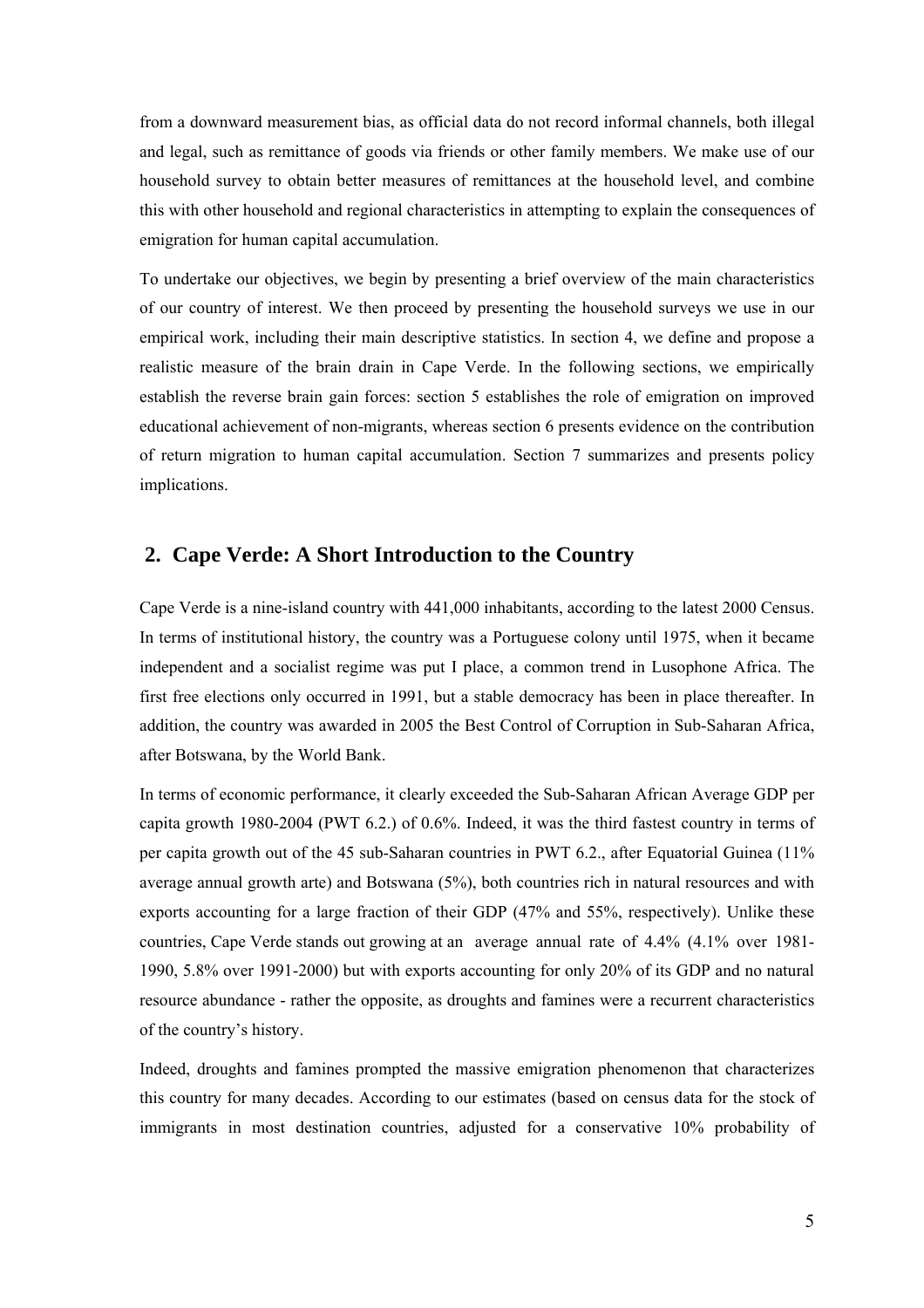underreporting of illegal immigrants), there are around 84,467 Cape Verdean current emigrants, or about 18% of the population.

International emigration is Cape Verde's most striking feature. According to the World Bank (2006), 67.5% of the educated labor force of Cape Verde lives abroad, which is the largest such number in the African continent. Moreover, the magnitude of international remittances received in Cape Verde is impressive: these flows account for 16% of GDP on average over 1987-2003 (WDI), according to official numbers, likely underestimated as they do not include informal channels (legal or illegal). These numbers are the largest in Africa and translate the especially important role of remittances for the country, particularly given the relative magnitude when compared to aid and foreign direct investment inflows.



**Remittances, FDI, and Aid in Cape Verde (% GDP)**

# **3. Data Sources: Tailored Household Survey Design, Some Descriptive Statistics, and Other Sources**

#### *i. Household Survey Design and Conduction*

Our empirical work is based upon a Household Survey on Migration and Quality of Public Services purposely designed to answer our questions and conducted in Cape Verde, from January to March 2006.

The tailored data collection consisted of survey (face-to-face) interviews conducted by teams of local interviewers and one of the authors. He recruited and trained the local teams making sure that each interviewer had at least a total of 18 hours of training in groups of 2-3 individuals.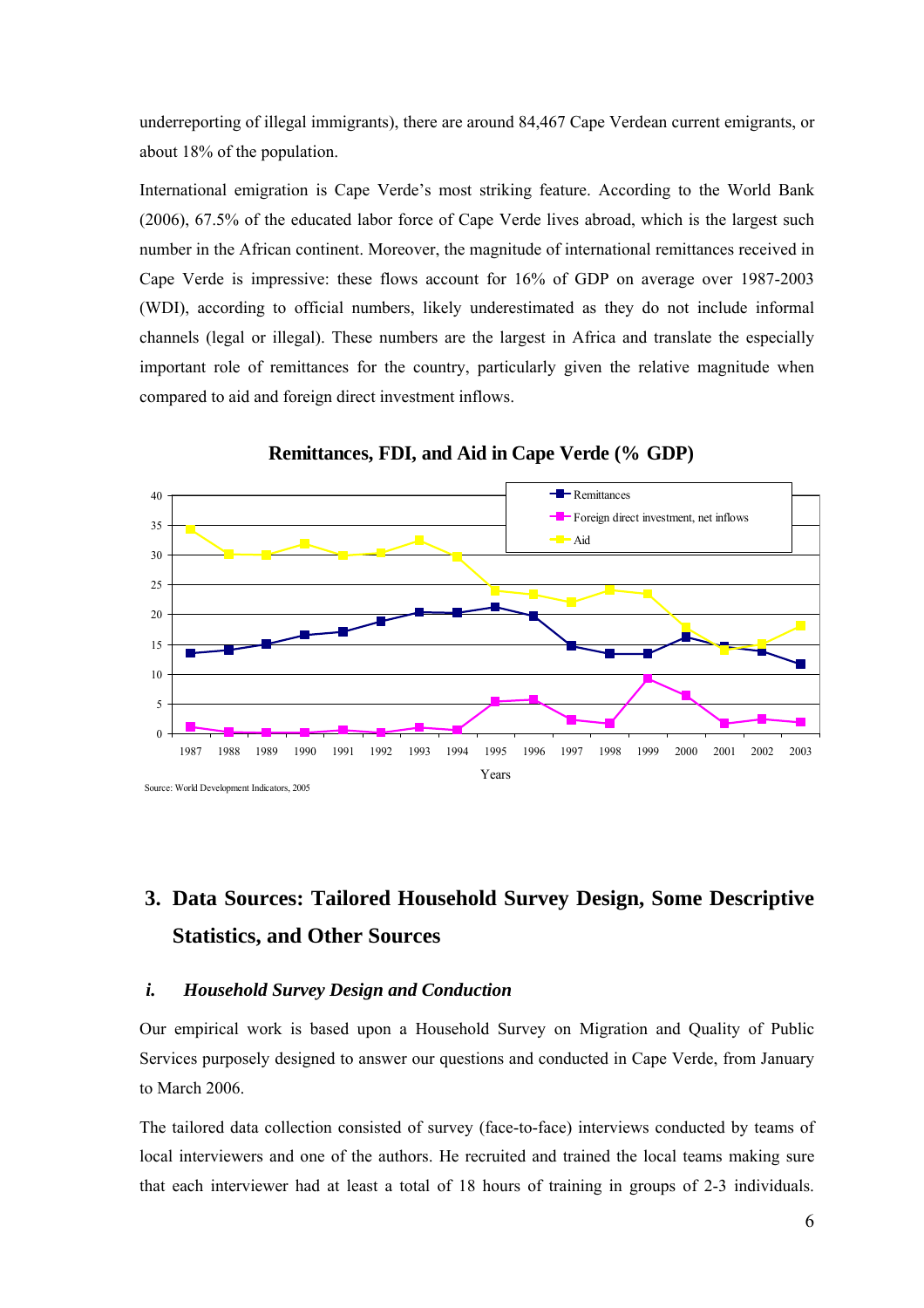Training included lectures on the content/objectives of the survey; answering the questionnaire; and piloting (at least once per interviewer).

The survey questionnaire was submitted to 1066 households (997 complete interviews) in 30 (or 5%) of the 561 census areas of CV. It was composed of two modules: one on perceived quality/corruption of public services; and the other on migration characteristics of the household.

The sampling process was such that sampled census areas were chosen randomly weighting by the number of households, and households within a census area were chosen randomly using standard techniques  $(10<sup>th</sup>$  house, with second visits tried in the same day). The requirement condition for a household to be interviewed was family residence in the country anytime in 1985-2006. The requirement condition for a respondent within a household to be interviewed was to be aged 30 or more years old.

There are two imperfections to the random sampling of households in the survey. One is differences in attempted interviews in the different census areas, and the other is non-responses. We use weighted data to account for these problems, although differences to unweighted data are negligible, for which data collected from non-respondents are exploited (gender, approximate age, approximate schooling, and approximate income).

#### *ii. Descriptive Statistics*

In this section we briefly characterize the information obtained by our household survey emphasizing the comparability of our data with those of other sources.

In terms of basic demographics, our survey seems to reflect well the structure of the population of CV in terms of gender, age and education. We compare the big picture with the last census from INE (2000) and other information used by the World Bank (WDI, 2005). Tables 1 and 2 show that the main difference is that our survey tends to capture fewer children of less than 9 years, perhaps because our respondents had to be at least 30 years of age. In terms of education it tends to capture more educated individuals although it reproduces pretty well the educational structure coming from the last census.

In terms of labor situation there are some differences. Table 3 points to participation rates (active population relative to population aged 15 to 64) being fairly similar to those coming from INE (2000) and WDI (2005) when a strict definition of activity is used. On the other hand, unemployment rates are higher compared to both the INE (2000)'s (even when a broad definition of unemployment is used). It is likely the case that some people who report to be unemployed are in fact working in the informal sector, which accounts for a significant fraction of the country's economic activity.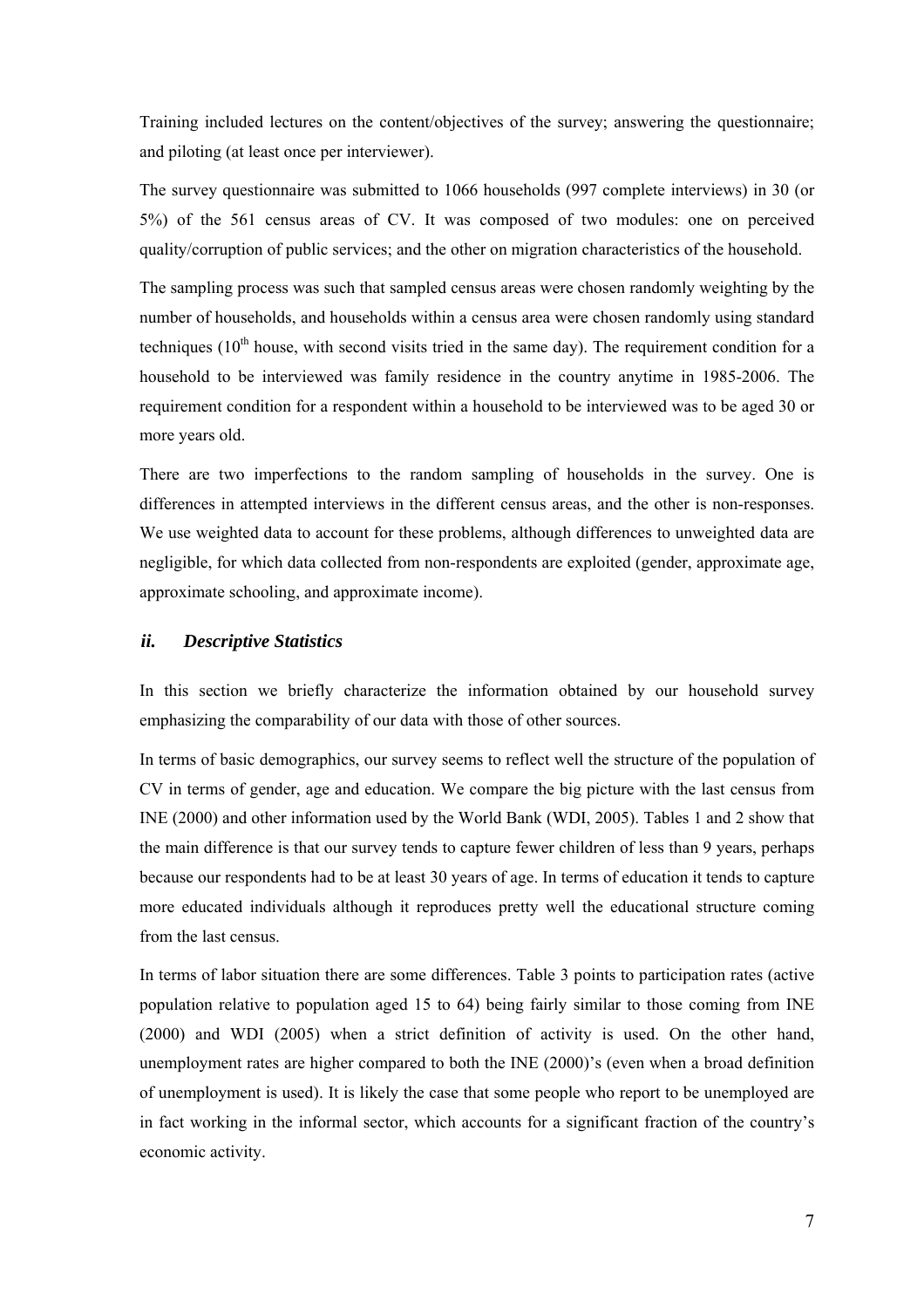An interesting comparison, rather informative about the sectoral structure of Cape Verde's economy and respective productivity, is given in Table 4. Indeed, the distribution of the main occupation of those who are employed reflects pretty well the sectoral decomposition of GDP provided by the IMF (2005). Still, assuming the representativeness of our survey, it seems to indicate that the dominant tertiary sector is most productive in the economy.

As can be seen from Table 5, the figures for migration flows reflect fairly well the percentages that are found in the INE (2000) census for the period 1995-2000. However, the stock of migrants abroad that comes out of the survey is smaller, according to our estimates.12 This mismatch reflects the fact that many whole and reunited families are abroad and they cannot, by design, be accounted in the surveyed sample.

To characterize those migrants that we miss to capture in our survey, we compare the information in the survey with the information coming from the censuses of three important destinations: Portugal, USA and Spain. Since in the survey there are very few immigrants who report to go to Spain we only use the Spanish census to characterize the total characteristics of migrants who go abroad but we are not going to use it as a direct comparison by country of destination. The results are presented in Table 6.

#### *iii. Additional Data Sources*

 $\overline{a}$ 

In summary, our survey seems to accurately depict migration reality in Cape Verde. However, it misses some emigrants (mostly those who did not leave family behind (the most educated and better off). In order to correct for the (observable) selection bias induced by this absence, we use census data from the destination countries on Cape Verdean immigrants. This information allows us not only to estimate the stock of emigrants abroad, but also to control for the observable characteristics of emigrants, such as age and education, as presented in the previous section.

An additional weakness of our survey is that it has a relatively small sample size for some of our analysis purposes. In order to mitigate this problem, we complement our survey with the use of a household budget survey to estimate crucial parameters and variables of interest, such as household expenditure and the rate of return to education. This Income and Expenditure Household Survey was designed and conducted by the National Statistics Office (INE) in 2002- 2003, under the sponsorship of the World Bank.

At different stages of our project, we also make use of various sources of data, namely the 1990 and 2000 Census of Cape Verde, as well as additional National Accounts, Demographic and Labor Market Data from INE.

 $12$  These are based on data from international census from ILO (2005), to which a conservative 10% margin for illegal underreporting was added.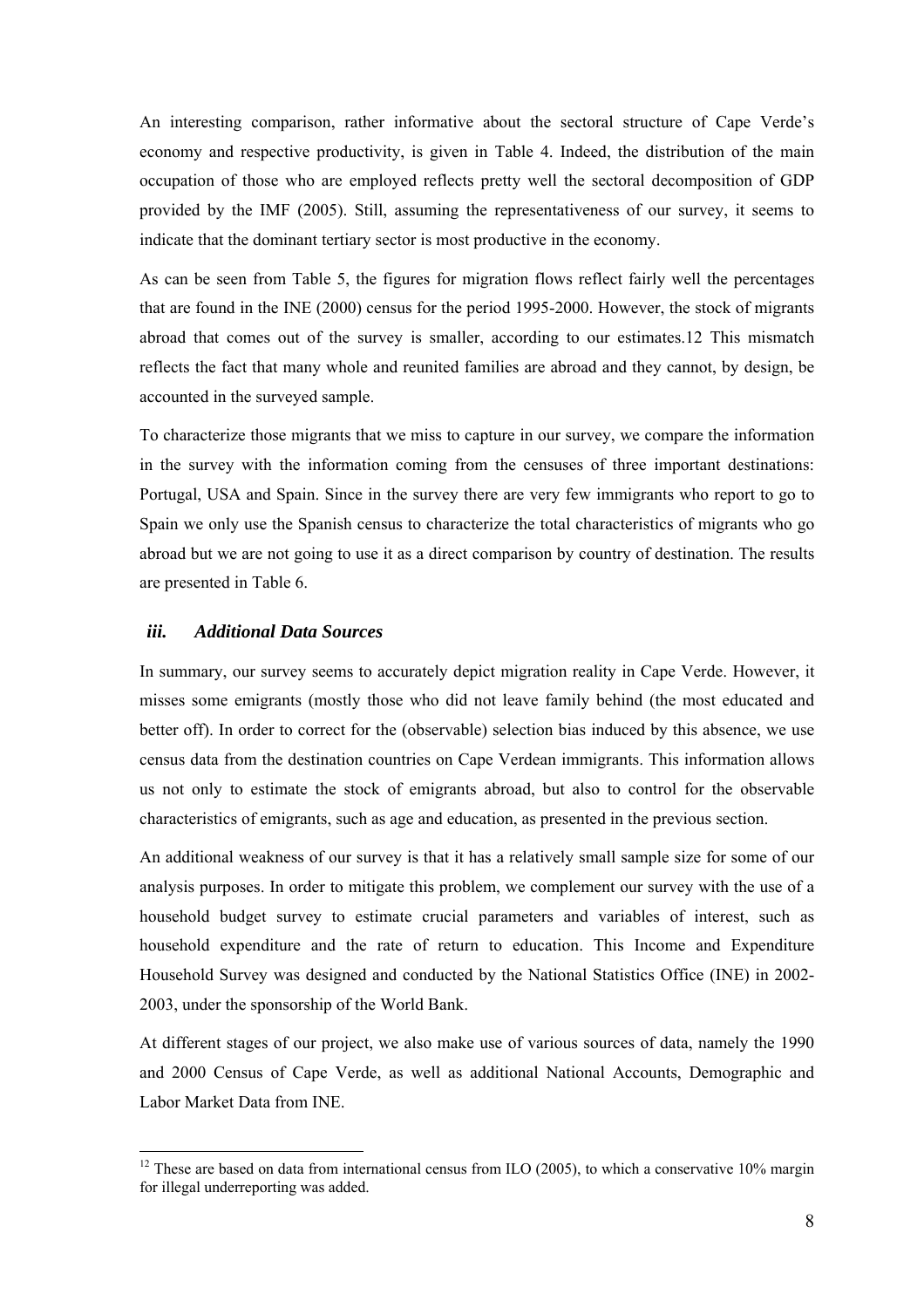#### **4. Magnitude of the Brain Drain**

Table 7 shows the educational attainment of residents in Cape Verde (non migrants and returning migrants) and migrants who are living abroad. Relative to census data, our survey seems to oversample males aged between 21 and 50 and who have university studies relatively to the population resident in Cape Verde. It is therefore likely that if we use the results in our survey we will conclude that the brain-drain is important in Cape Verde.

However, as displayed in Table 7, those who are missing in our survey are less educated than those who appear in both data sets. This is the case because family reunification allows the selection of migrants to be less important respect to the original selection. According to that information the positive self-selection observed when using the survey turns out to be much more intermediate selection since the groups that are clearly over-sampled relatively to the non-migrant population are those who finished either basic or higher secondary schooling.

One possible measure of "brain drain" would be the probability of migration for a specific group of people who have a certain degree.

$$
P(mig | university) = \frac{P(university | mig)P(mig)}{P(university | mig)P(mig) + P(university | no _mig)(1 - P(mig))}
$$

According to this formula, both the probability of migration and the different skill distribution of migrants and non-migrants matter. In that sense, the results in our survey should overweight the loss of skilled individuals because the distribution of skills of the migrant population is biased toward the brightest. On the other hand, if we consider the numbers in Table 5, the magnitude of migration is much lower than the magnitude using the censuses.

 In Table 8 we compute the "brain drain" according to two educational levels: completed higher secondary (12 years of schooling) and university degree. It is observed that the probability of migrating given a certain degree is fairly similar using either dataset for the secondary level, but there are large differences with respect to tertiary education. The probability of migration given that the individual has a university degree is higher when using the survey, approaching 40%. This number, although it is far from the 60% presented by the World Bank, is certainly high. However, when we take into consideration the population that is counted in the censuses of the destination countries, we lower the magnitude of the brain drain a lot. Actually, the probability of migration for those holding a university degree is around 23%.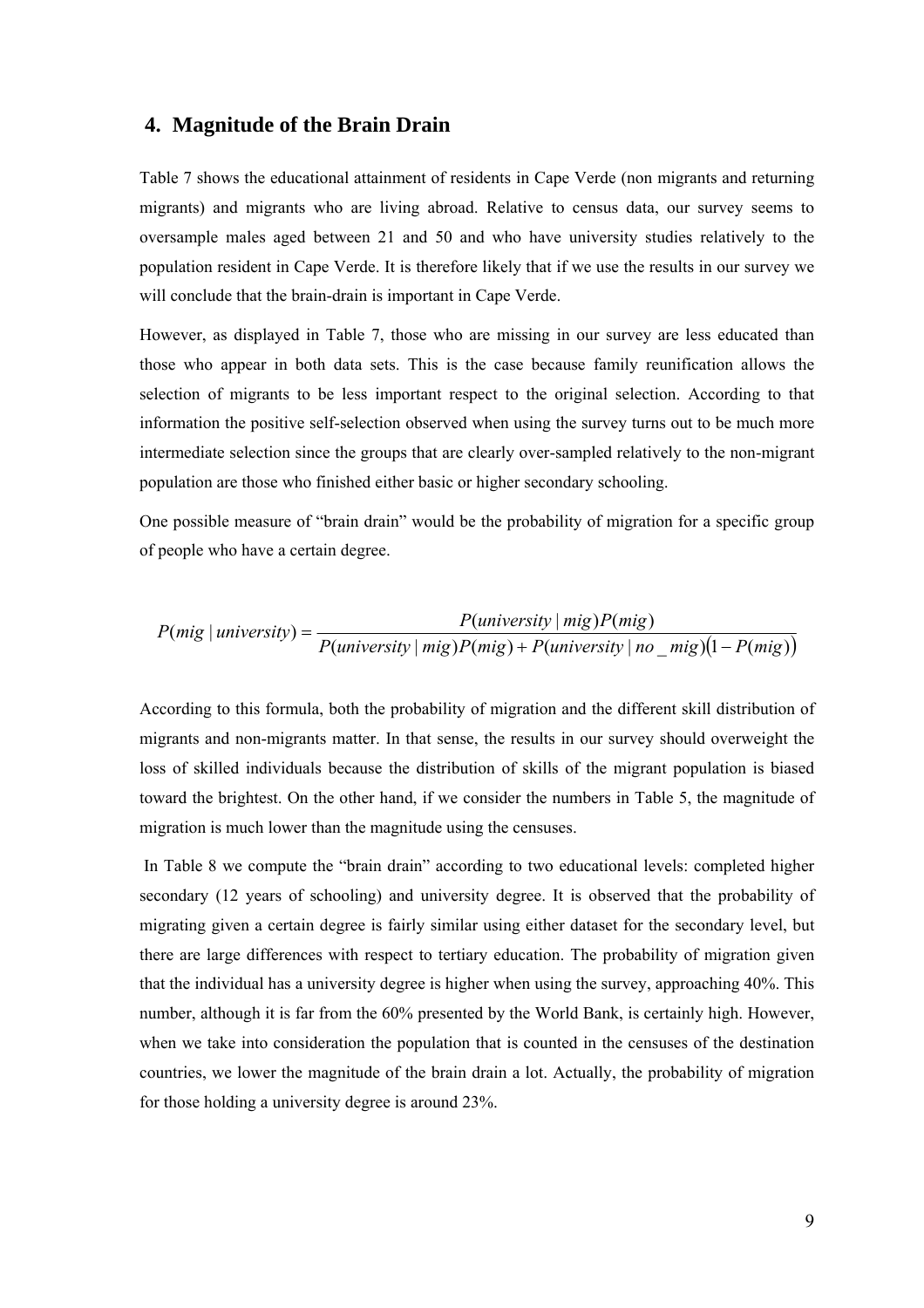There are additional reasons to believe that the usage of census data at destination is the proper way of computing the brain-drain. This is the case because people could upgrade their schooling level while abroad and actually there is a fraction of migrants who departed with the main intention of studying. When in our survey, the migrant population was asked about the motivation of the departure, 16% answered that the main motivation was to study abroad, as can be seen from Table 11.

To complement this information, we can use the censuses of the destination countries and gather information about whether migrants from Cape Verde are attending school while abroad or not. As Tables 12 and 13 show, gathering information from Portugal, US and Spain, around 20% of all emigrants are attending school while abroad. Even if we restrict the sample to those who are 16 years old and over (to drop those who are still children and have the obligation to attend school) this percentage is still around 10%.

Of course we do not know what would have been the schooling level of those individuals if they had not migrated, but at least part of the education of those individuals is not financed by the government of Cape Verde, which reduces the cost of the computed brain-drain.

In the following section we empirically link the educational attainment and the decision to migrate in order to shed some light on this issue.

# **5. Improved Educational Attainment: The Role of Migration on Human Capital Investment**

We depart from the observation that in Cape Verde children from households that present a migration of a member present a higher likelihood of being educated. The two columns in Table 14 follow whether the household ever sent an international emigrant or not. We could see that the schooling distribution of children between 12 and 20 years according to the migration status of any member in their household differs. In those households where there was a migration, children are more schooled.

This difference is kept even if we control for characteristics of those children (age and gender), characteristics of the household and the region where they lived. In order to see that, we construct a binary variable taking the value 1 if the child is enrolled in an educational level higher than primary schooling and run a regression considering several characteristics and the migration status in the household.

In Table 15 we observe that even controlling for those characteristics of the children and the household there is a 6% difference in the probability of enrolling for a secondary degree if someone in the household migrated.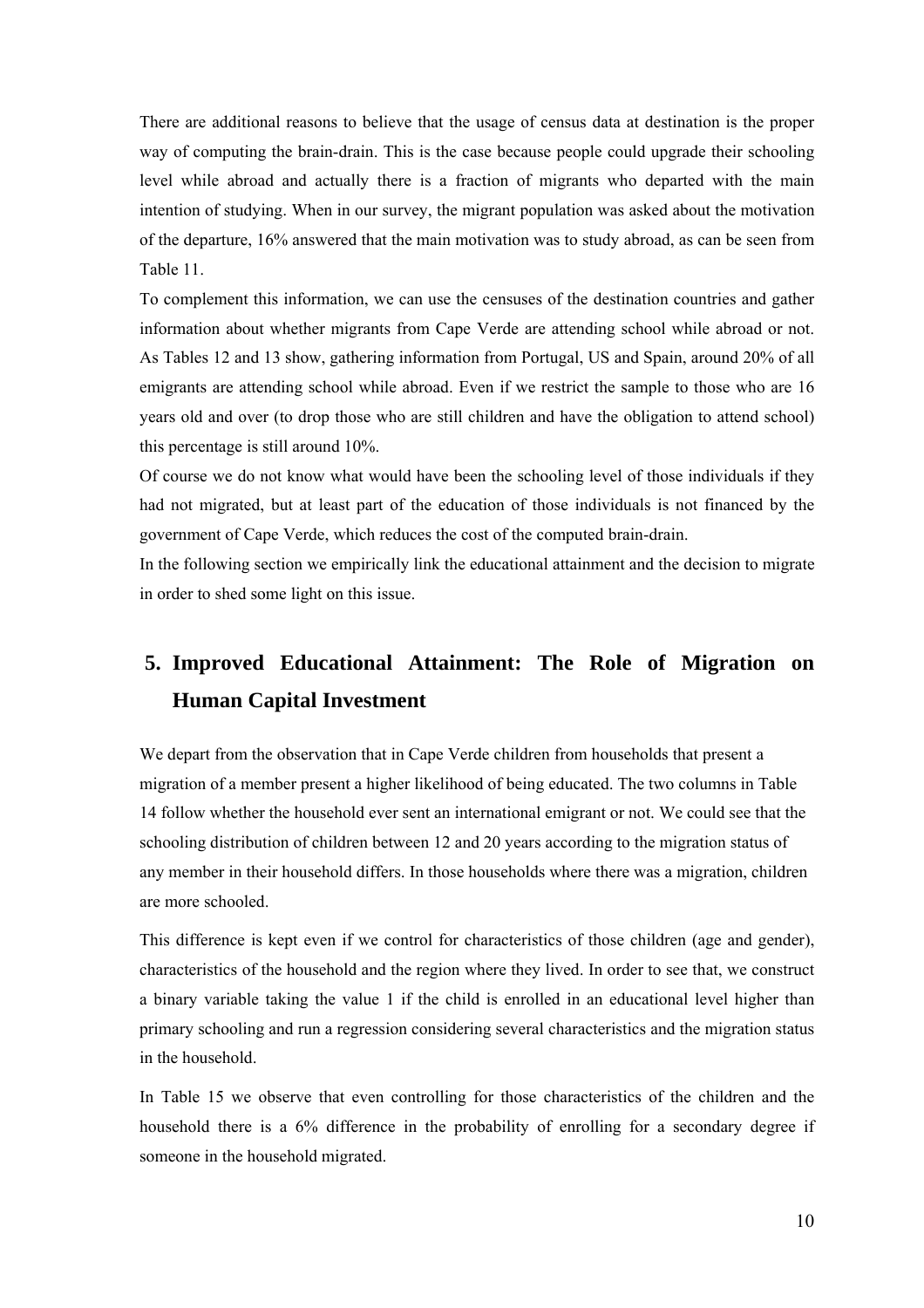There are some reasons that could be causing this particular result. The factor that most notably has been argued in previous empirical work is the impact of remittances on educational attainment. The positive effect arises because this source of income might alleviate credit constraints. However, it is not clear that remittances are spent on the education of the children and there are some papers that find that an important fraction of the remittances are spent on consumption. Actually, remittances might have a negative effect if they are only used as a safety net for those recipients. Therefore, the relationship of schooling and remittances should be evaluated empirically.

On the other hand, having a member of the family abroad is an indirect way of increasing the probability of migration. If this is the case, and assuming that the probability of emigration increases the incentive to invest in human capital, we would find a positive relationship between the two variables. In this section we are going to disentangle the relationship between education and the probability of migration.

Let's use the following model in order to identify the mechanisms by which the probability of emigration might affect the decision of education. Let's assume that children in a first stage must decide whether to study or not. In a second stage they will decide whether to migrate or not. If children study at home and decide to finally migrate they will earn  $W^{F_{s_1}}$ , if they stay at home they will earn  $w^{CV}_{s_1} + \varepsilon$  were  $\varepsilon$  is a random variable. If they do not study and migrate  $w^{F}_{s_0}$ , otherwise  $w^{CV}_{s0} + \varepsilon$ . Therefore, the decision of migration given a schooling level is to migrate if  $\epsilon < \epsilon^*(s) = w^F(s) - w^{CF}(s) - c(X)$  where c is the cost of migration. In that case the probability of migration is:

$$
P(mig | X, s) = F(e^*(s, X)) = F(w^F(s) - w^{CV}(s) - c(X, S)) = F(\alpha_0 + \alpha_1 X + \alpha_2 s)
$$
\n(1)

Given a random cost for education u, the decision of getting schooling is to go to school if (I delete the conditionality on X but it is always there):

$$
u < u^*(X) = (wF (s = 1) – wCV (s = 1) – c(X, s = 1))P(mig | s = 1, X)
$$
  
– 
$$
(wF (s = 0) – wCV (s = 0) – c(X, s = 0))P(mig | s = 0, X) + (wCV (s = 1) – wCV (s = 0))
$$

In that case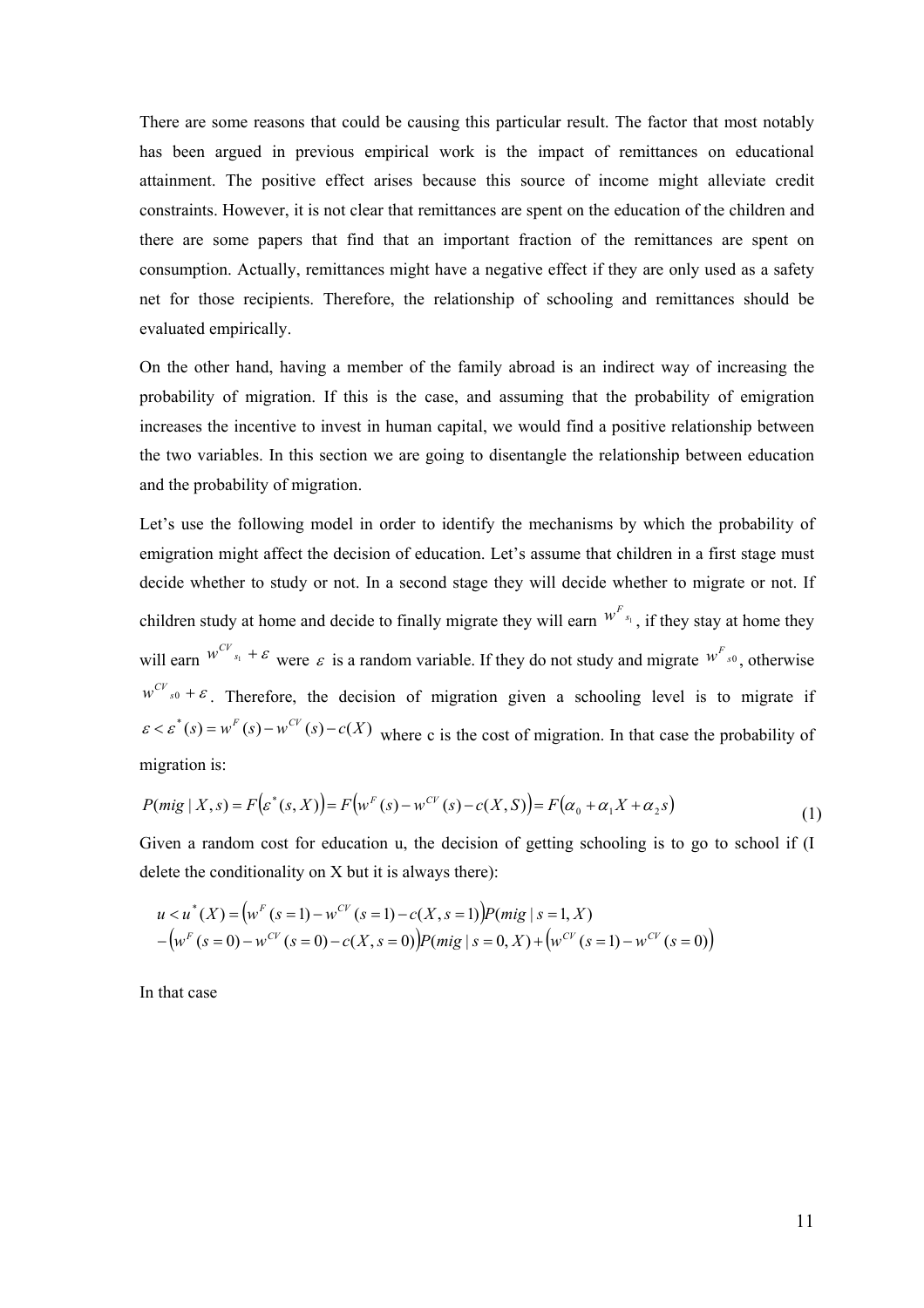$P(s | P(mig | s, X)) = F(u^*) =$ 

$$
=F\left\{\begin{bmatrix}\left(w^{F}(s=1)-w^{F}(s=0)\right)-\left(w^{CV}(s=1)-w^{CV}(s=0)\right)-\left(c(X,s=1)-c(X,s=0)\right)\end{bmatrix}P(mig\mid s=1,X)\\+\left[w^{F}(s=0)-w^{CV}(s=0)-c(X,s=0)\right]\left[P(mig\mid s=1,X)-P(mig\mid s=0,X)\right]\\+\left[w^{F}(s=0)-w^{CV}(s=0)\right]\end{bmatrix}\right\}=\right\}
$$

$$
= F(\beta_0 + \beta_1 P(mig \mid s = 1, X) + \beta_2 (P(mig \mid s = 1, X) - P(mig \mid s = 0, X)))
$$
\n(2)

Having a positive probability of migration would increase educational attainment respect to not having that option if:

a) There are higher returns to education abroad compared to Cape Verde net of differential cost of migration by skill.

b) Even if there are no higher returns to education abroad compared to Cape Verde provided that there is a wage differential and it is easier to leave the country if someone is skilled.

In order to test how the probability of migration affects the educational attainment we must run a regression like (2):

$$
P(s | P(mig | s, X), X) = F(\beta_0 + \beta_1 P(mig | s = 1, X) + \beta_2 P(mig | s = 0, X))
$$

As it was suggested by the model, there is endogeneity of the probability of migration and educational attainment. In that case, if we want to properly identify those coefficients we want to move exogenously the probability of migration if I finally decide to get educated and the probability of migration if I finally decide to stay without education.

There are some variables that we could use to move both probabilities at the household and at the regional level exogenously. At the household level we are going to use the previous migration of a relative, the optimism of the head of the household, and the answer to a question of whether the person was confident on Oxford University. At the regional level we are going to use whether the region was located in the south and the proportion of migrants in the region.

On the other hand, there are some variables that we could move at the household and the regional level to change differently the probabilities of migration given a level of education. The educational attainment of the relative who migrated will be very relevant since the information that he is going to transmit is going to be biased to the type of education he has, otherwise is not going to be useful. Moreover, Cape Verde is interesting as an origin country because their migrants might decide to go to different destinations: we have identified Portugal, US and Spain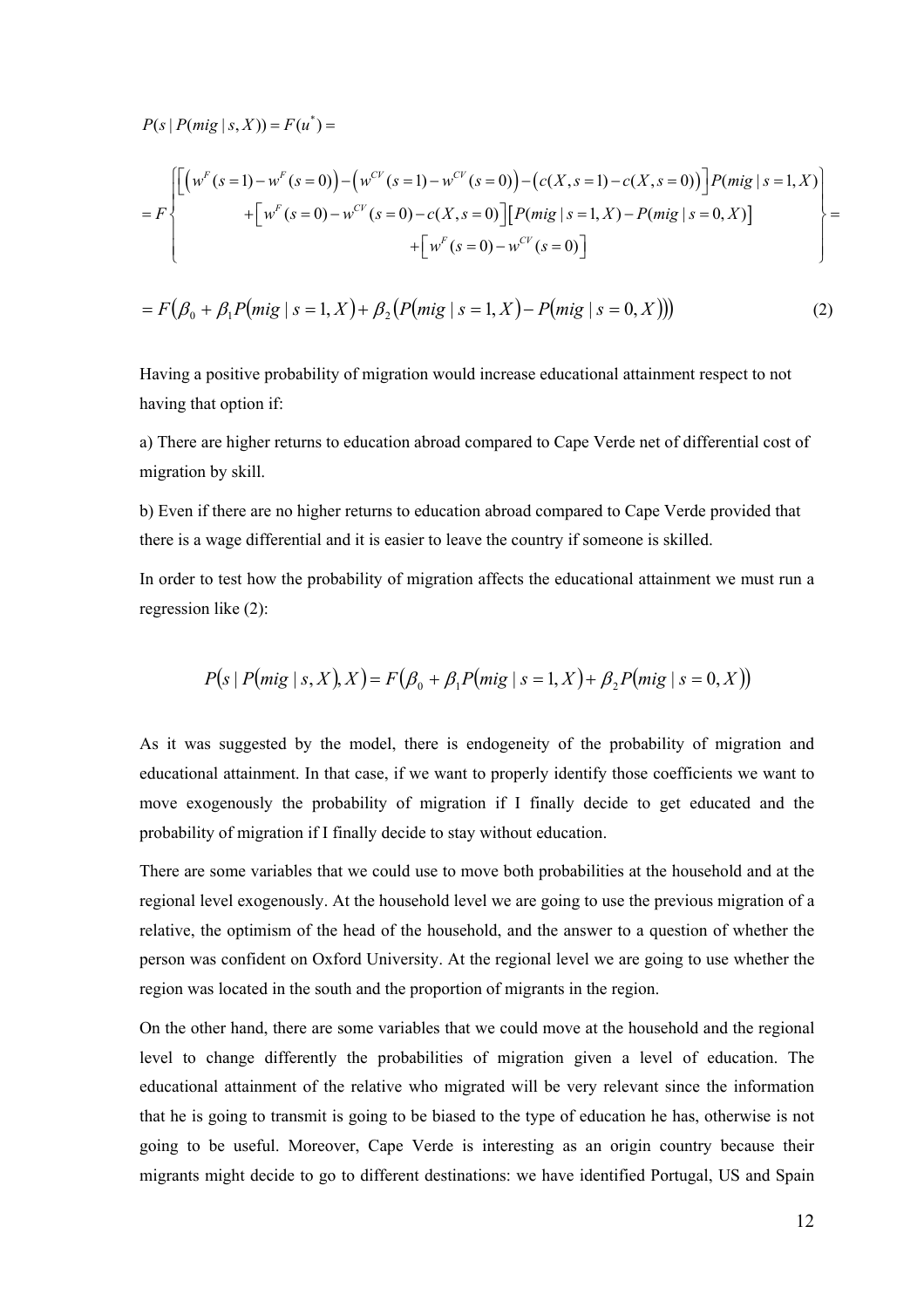as important destinations, but there are also other important destinations as France or Netherlands. Since returns to schooling are different across those countries of destination, the fact that the relative who migrated went to one country or another is going to affect the relevance of the information he could transmit in order to affect each probability. On the other hand, we exploit at the regional level the percentage of educated individuals who migrate, and their destination.

Therefore, our first stage will be two regressions for educated and not-educated of the probability of migration given those characteristics. We are going to run the two regressions for children being between 18 and 30 years old who are not head of the household.

$$
P(mig | X, s) = F(\varepsilon^*(s, X)) = F(w^F(s) - w^{CV}(s) - c(X, S)) = F(\alpha_0 + \alpha_1 X + \alpha_2 s)
$$

Afterwards we are going to estimate the two probabilities for everybody (probability of migration if the person was educated and if the person was not educated regardless his actual decision). Finally we run the schooling regression for children between 12 and 18 years<sup>13</sup> old on several regressors (including remittances of the household) and those two probabilities. We are going to instrument those two probabilities with those previous variables. In a sense we want to make sure that we are only capturing the effect of variables that were known prior to my education decision on the probability of migration.

Table 16 shows the second stage of the empirical strategy. The regression is a linear probability model instrumenting the probability of migration when schooled and no schooled by the variables commented before. The regression has clustered by region. The signs of all the coefficients are as expected. Females have a lower likelihood of getting a degree, the older someone is, the higher the probability of getting the degree (remember that the regression is done only for children between 12 and 18). The smaller the household, the higher the likelihood of getting a degree. Moreover, if the head is more educated, has a better perception of the quality of the system and is married there is a higher likelihood to educate the child.

About the coefficients of interest we could see that, the probability of migration if schooled has a positive effect on the probability of getting a degree and on the other hand the probability of migration if not schooled has a negative effect. However, this coefficient is smaller in absolute value to the first one (Actually is not significant). This would mean that regardless whether the individual get schooling or not, there is (in average) a gain to migrate. However, the gain net of costs of migration is higher when the person gets a schooling degree. Results from the following section go in favour that returns to schooling in Cape Verde are around 8%. These returns are pretty high compared to returns computed in other countries such as United States, Portugal or

 $\overline{a}$ 

 $13$  We obtain the same results using children of other ages.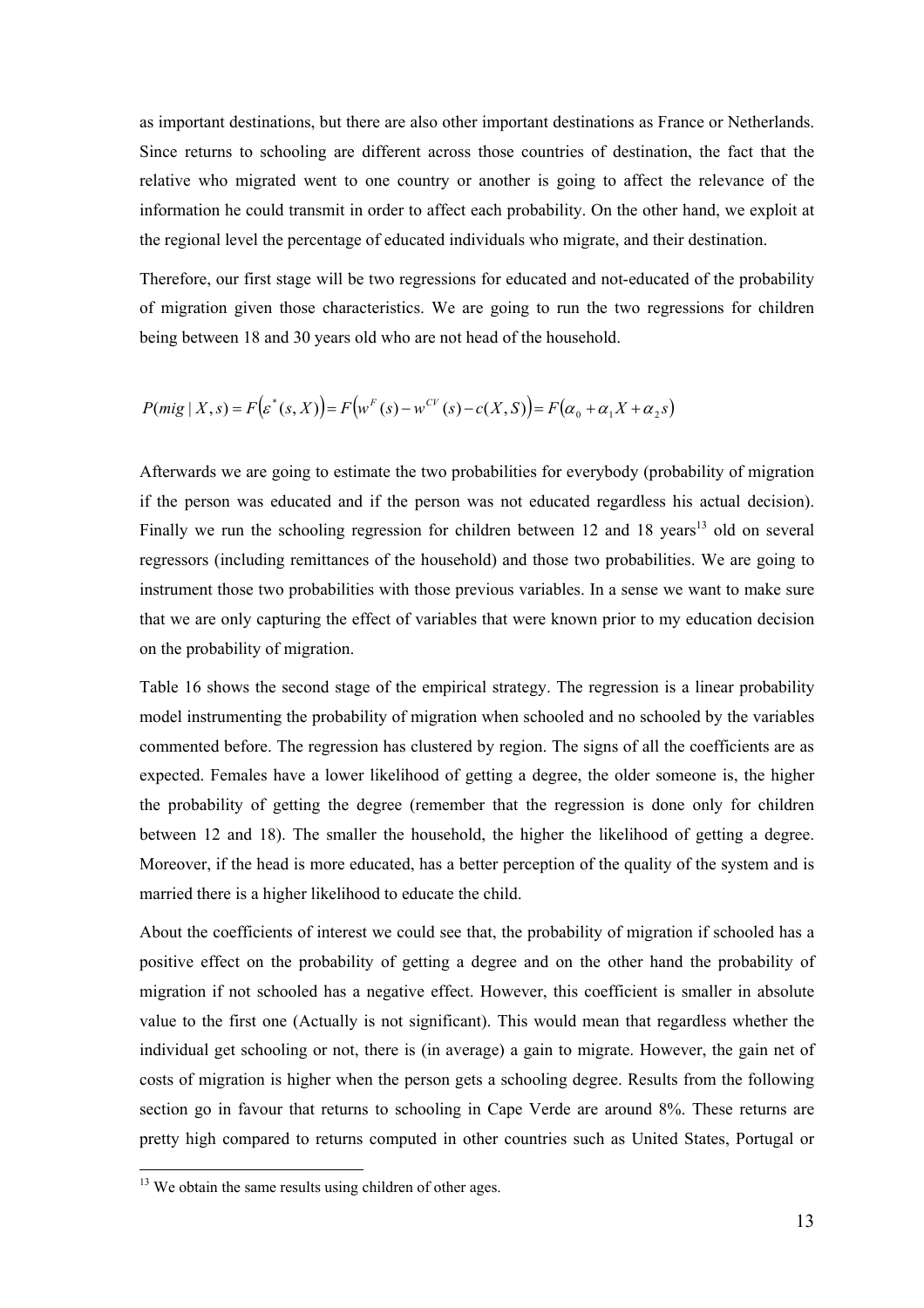Spain (and especially if we consider that in those countries, the degree of an emigrant could be difficult to evaluate). This result would suggest that differential costs by skill are underlying the observed sorting. In that case, the mechanism by which migration plays a role in the schooling decision is the simple wage differential between the two countries. Individuals know that by migrating they will end up having a higher income in the future, therefore, they are willing to increase their schooling since this action will improve their options to migrate.

In economic terms, an increase in the probability of migration of 10% (in both situations schooled and not-schooled) would increase the proportion of individuals enrolled in secondary schooling around 7.7%.

On the other hand, the coefficient for remittances is positive but not significant. This would mean that remittances have no effect on the schooling distribution of Cape Verde apart from the indirect effect of increasing the probability of migration by relieving households' financial constraints. Note that this estimate abstracts from the indirect macro impact of remittances on migration, namely through channels such as real exchange rate appreciation, or deepening the financial sector, which should contribute to mitigate the gains of emigration.

The first stage of this empirical analysis presented in Table 17 clearly shows differentiated effects in the two estimated regressions. When predicting the two migration probabilities for the whole population it is clear that the probability of migration for individuals enrolled in secondary schooling is higher than the probability of migration with a lower degree. This would confirm that either returns to schooling abroad are higher or that costs to migration for non-schooled are.

### **6. Return Migration**

Table 7 shows that return migration is a very important factor in Cape Verde. From our survey it appears that 25% of all those who migrate, decide to come back after some time. Our survey allows us to identify their educational attainment. Table 18 shows that selection for returning migrants (in terms of education) is not as strong as selection for non-migrants, returning migrants being much more similar to non-migrants. It appears that those who are returning are much more similar to those who never migrated than those who will never come back, something already found for other migrant experiences such as the Mexican (Lacuesta, 2006).

In any case, even if returning migrants present a much more similar schooling distribution respect to non-migrants than those non-returning migrants, their experience abroad might increase their skills an abilities incrementing the origin country human capital.

One way of testing for this issue is to look for the existence of a wage differential of returning migrants respect to non-migrants. In our survey we do not have very precise information for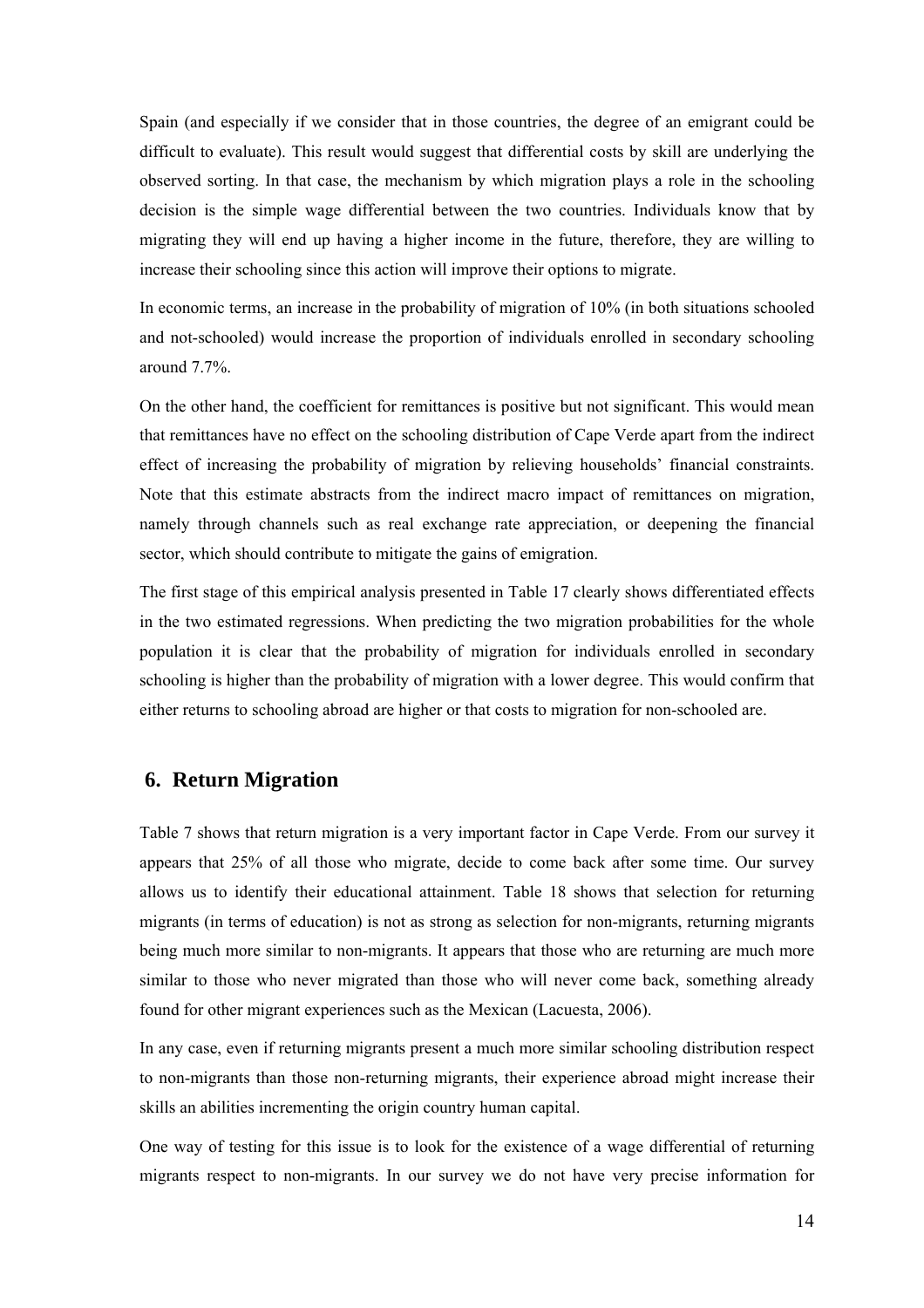wages of resident is Cape Verde that is the reason why we use the Income and Expenditure Household Survey designed and conducted by the National Statistics Office (INE) in 2002-2003, under the sponsorship of the World Bank. In this data set we have information on the labour income of the head of the household and his characteristics apart from the information regarding previous migrant experiences abroad. Our dependent variable will be weekly gross earning and the regressors will be the usual ones plus the return migration status.

From Table 19, we can see that neither for males nor for females does migration significantly affect wages – notice, however, the small sample for females. This would mean that there are no significant differences between returning migrants and non-migrants in terms of wages. Of course, we cannot interpret the coefficient in front of the migration status as the effect of the migration per se, because it is also capturing the self-selection in terms of unobserved ability prior to the migration decision. However, in order to be a positive effect of the migration per se we would require a negative selection of returning migrants which does not appear to be very likely given the selection observed in other characteristics such as schooling.

Ideally we would require information of wages before and after the migration to separate out the two components. In our survey, although we do not have good information on wages, we have interesting information on the occupational status of returning migrants before and after the migration that might help to complement the previous result. In Table 20, it is possible to see that returning migrants work in agriculture before migration with a higher likelihood than nonmigrants. If there were human capital gains, they would have had more switches from the agricultural sector to industry or services that traditionally pay higher wages. The only sensible change is the decrease in the percentage of workers in construction and an increase in the probability of working in retail or self-employment. This is likely to be a wealth effect of the migration via savings.

# **7. Summing Up: What are the counterfactual effects of emigration on human capital accumulation?**

"Brain drain" may not be a problem as serious as traditionally thought. Indeed, this paper finds that massive emigration in Cape Verde has encouraged the accumulation of human capital. The main channel through which this mechanism works is neither via remittances nor return migration, but via the human capital gains associated with the departure of educated individuals. Cape Verdeans seem to know that studying likely decreases their costs of migration, increasing their probability of entering a foreign country with higher real wages.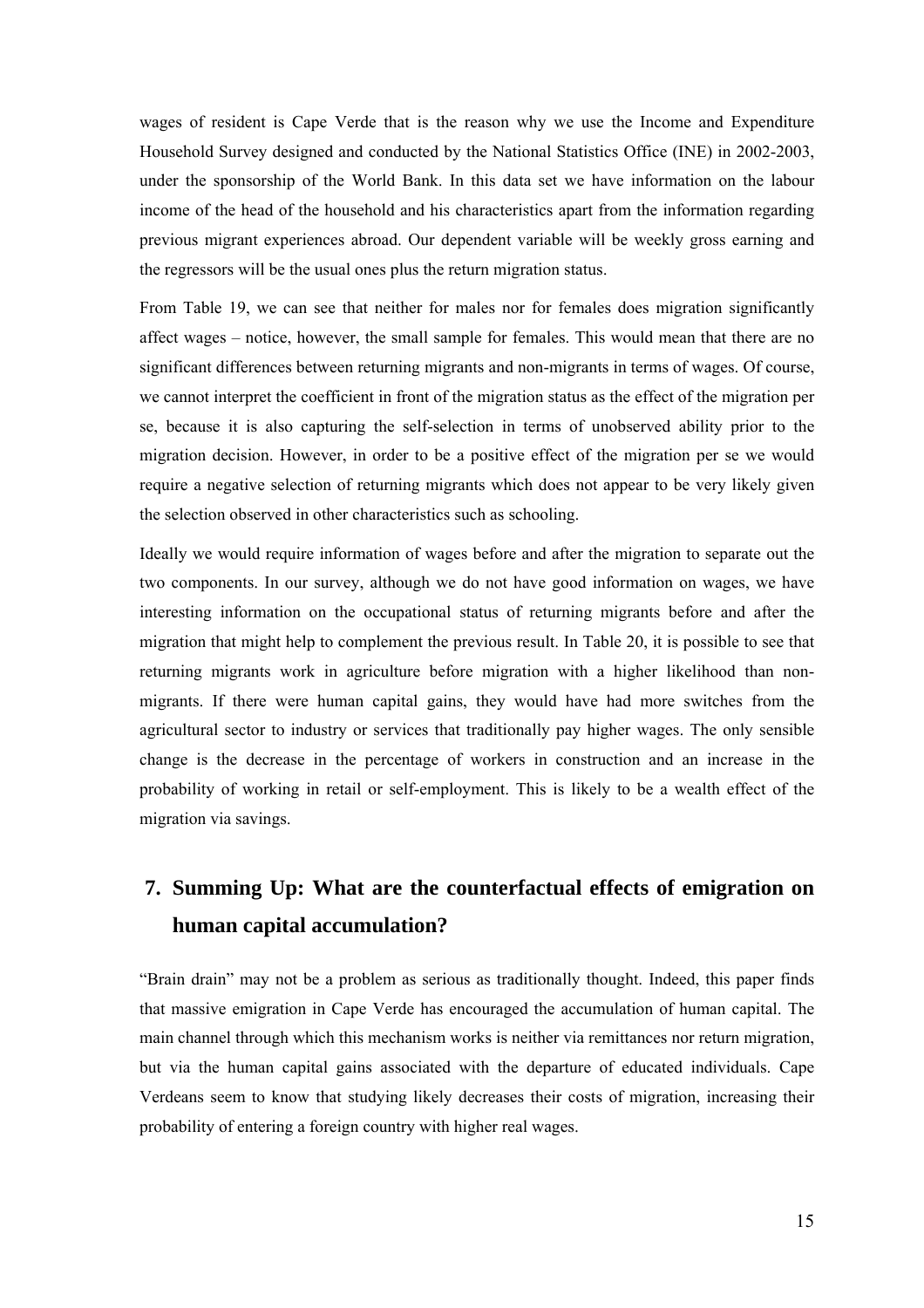Our estimates suggest that an increase in the probability of own migration by 10% increases the probability of enrolling in secondary education by 7.7%. On the other hand, we do not find that the presence of remittances significantly affects this latter probability. Our results, however, do show that remittances contribute to increased individual probabilities of emigration by relieving households' financial constraints. Note that this estimate abstracts from the indirect macro impact of remittances on migration, namely through channels such as real exchange rate appreciation, or deepening of the financial sector, which should contribute to mitigate the gains of emigrating.

The evidence obtained in this study should lead policymakers in both developing and developed countries not to devote their efforts to restricting migration flows of educated individuals. Not only are destination countries likely to benefit from the inflow of these immigrants, as is relatively consensual in the literature, but this may also be beneficial for origin countries as Cape Verde. Similar studies on other source countries of educated emigration could help corroborating this view.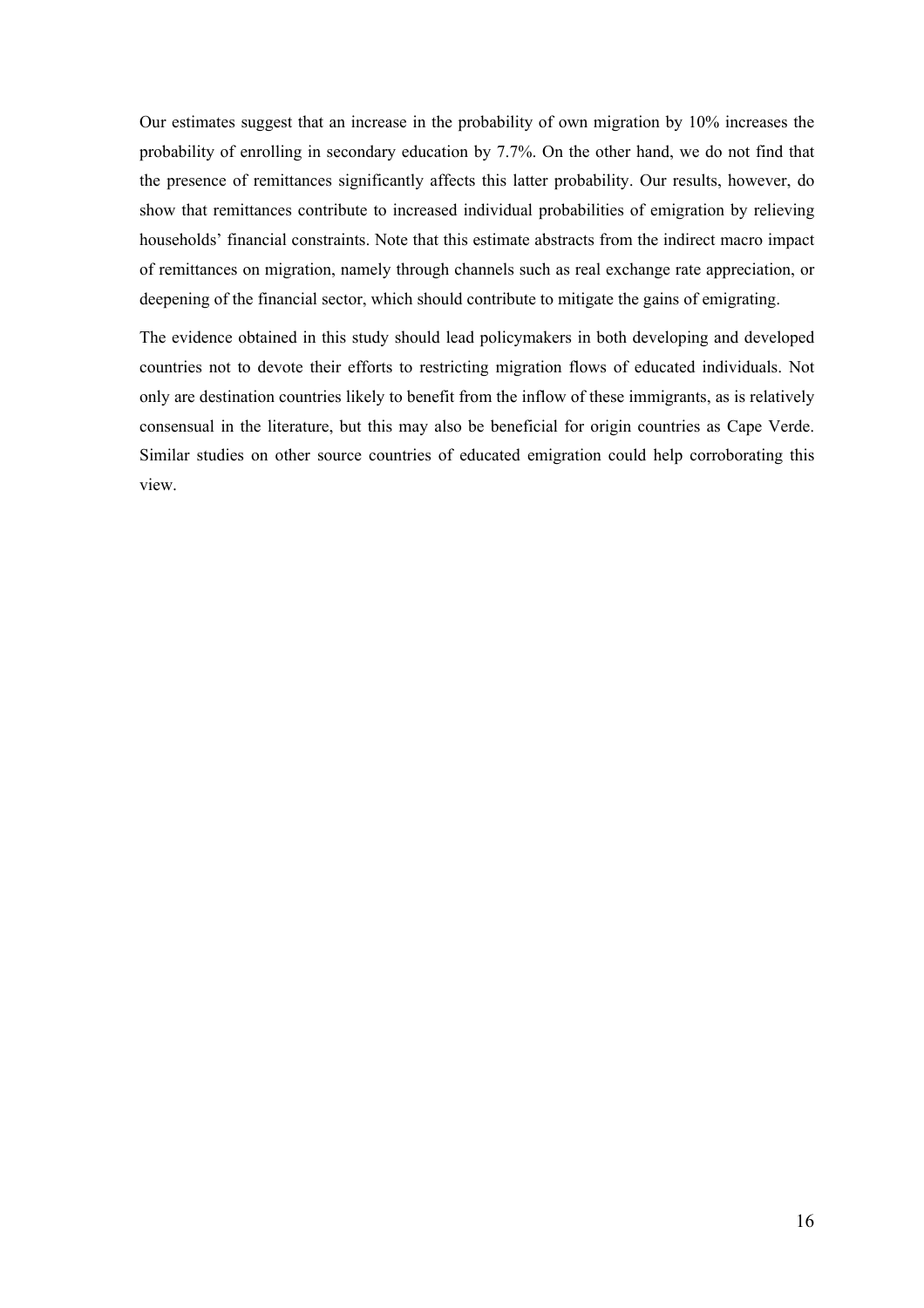### **8. References**

Acemoglu, Daron (1996). "A Microfoundation for Social Increasing Returns in Human Capital Accumulation", *Quarterly Journal of Economics*, 111 (3): 779-804.

Adams, Richard (2006). "Remittances, Poverty, and Investment in Guatemala", in World Bank (2006a).

Beine, M., F. Docquier, and H. Rapoport (2001). "Brain drain and economic growth: theory and evidence", *Journal of Development Economics*, 64: 275-289.

Beine, M., F. Docquier, and H. Rapoport (2003). "Brain drain and LDCs' growth: winners and losers", *IZA Discussion Paper* 819.

Bhagwati, J., and K. Hamada (1974). "The brain drain, international integration of markets for professionals and unemployment: a theoretical analysis", *Journal of Development Economics*, 1: 19-42.

Borjas, George (1995). "The Economic Benefits of Immigration", *Journal of Economic Perspectives*, 9(2): 3–22.

Borjas, George,, Stephen Bronars, and Stephen Trejo (1992). "Self-Selection and Internal Migration in the United States", *NBER Working Paper Series* 4002.

Catrinescu, N., M. Leon-Ledesma, M. Piracha, and B. Quilin (2006). "Remittances, Institutions and Growth", *IZA Discussion Paper* 2139.

Chami, R., C. Fullenkamp, and S. Jahjah's (2003). "Are Immigrant Remittance Flows a Source of Capital for Development?", *IMF Working Paper* 03/189.

Chiquiar, D., and G. Hanson (2005). "International Migration, Self-Selection, and the Distribution of Wages: Evidence from Mexico and the United States", *Journal of Political Economy*, 113(2): 239–281.

Chiswick, Barry (2005). "High Skilled Immigration in the International Arena", *IZA Discussion Paper* 1782.

Collier, Paul, Anke Hoeffler, and Catherine Pattillo (2004). "African Exodus, Brain Drain and Capital Flight", *Journal of African Economies*, 13 (AERC Supp.2): ii15-ii54.

Commander, S., M. Kangasniemi, and L. Winters (2003). "Brain Drain: Curse or Boon?", *IZA Discussion Paper* 809.

Dustmann, Christian, and Oliver Kirchkamp (2003). "Migration Duration and Activity Choice After Re-Migration", *Journal of Development Economics*, 67: 351-372.

Edwards, A. and M. Ureta (2003). "International migration, remittances, and schooling: evidence from El Salvador", *Journal of Development Economics*, 72: 429-461.

Faini, Riccardo (2006). "Remittances and the Brain Drain", *IZA Discussion Paper* 2155.

Gruber, Herbert, and Anthony Scott (1966). "The International Flow of Human Capital", *American Economic Review,* 56: 268-274.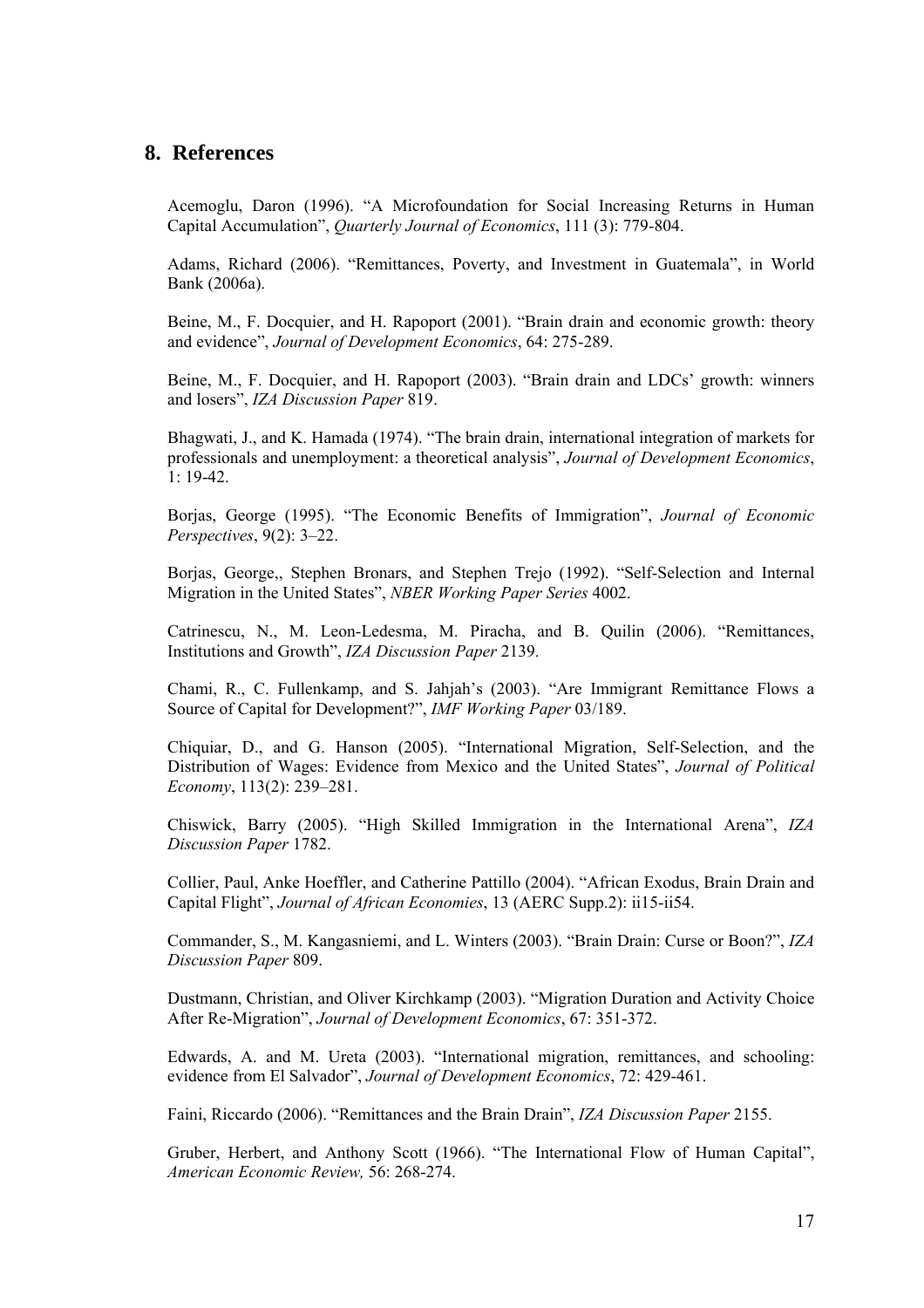Lacuesta, Aitor (2006). "Emigration and Human Capital: Who Leaves, Who Comes Back and What Difference Does it Make?", *Working Paper Bank of Spain* 0620.

Lucas, Robert E. Jr. (1988). "On the Mechanics of Economic Development", *Journal of Monetary Economics*.

Lucas R.E.B. and O. Stark (1985). "Motivations to remit: evidence from Botswana", *Journal of Political Economy*, 93: 901-918.

McKenzie, David J. (2006). "Beyond Remittances: The Effects of Migration on Mexican Households", in World Bank (2006a).

Mishra, Prachi (2006). "Emigration and Brain Drain: Evidence From the Caribbean", *IMF Working Paper* 06/25.

Mountford A. (1997). "Can a brain drain be good for growth in the source economy?", *Journal of Development Economics*, 53: 287-303.

Ratha, D. (2003). "Workers' Remittances: An Important and Stable Source of External Development Finance", *Global Development Finance*, Chapter 7.

Rauch, J., and V. Trinidad (2002) "Ethnic Chinese Networks in International Trade", *Review of Economics and Statistics*, 84: 116–130.

Rivera-Batiz, F.L. (1989) "The Impact of International Migration on Real Wages: Another Look." *Journal of Development Economics*, 31(1): 185–92.

Schiff, Maurice (2006). "Brain Gain: Claims about Its Size and Impact on Welfare and Growth Are Greatly Exaggerated", in World Bank (2006a).

Solow, Robert (1957). "Technical Change and the Aggregate Production Function", *Review of Economics and Statistics*, 39: 312-320.

Stark O, C. Helmenstein, and A Prskawetz (1997). "A brain gain with a brain drain", *Economic Letters*, 55: 227-234.

Stark O., C. Helmenstein, and A Prskawetz (1998). "Human capital formation, human capital depletion, and migration: a blessing or a "curse"", *Economic Letters*, 60: 363-367.

World Bank (2006a). *International Migration, Remittances and the Brain Drain*. World Bank: Washington, DC.

World Bank (2006b), *Global Economic Prospects. Economic Implications of Remittances and Migration.* World Bank: Washington, DC.

Yang, Dean and Claudia A. Martinez (2006). "Remittances and Poverty in Migrants' Home Areas: Evidence from the Philippines", in World Bank (2006a).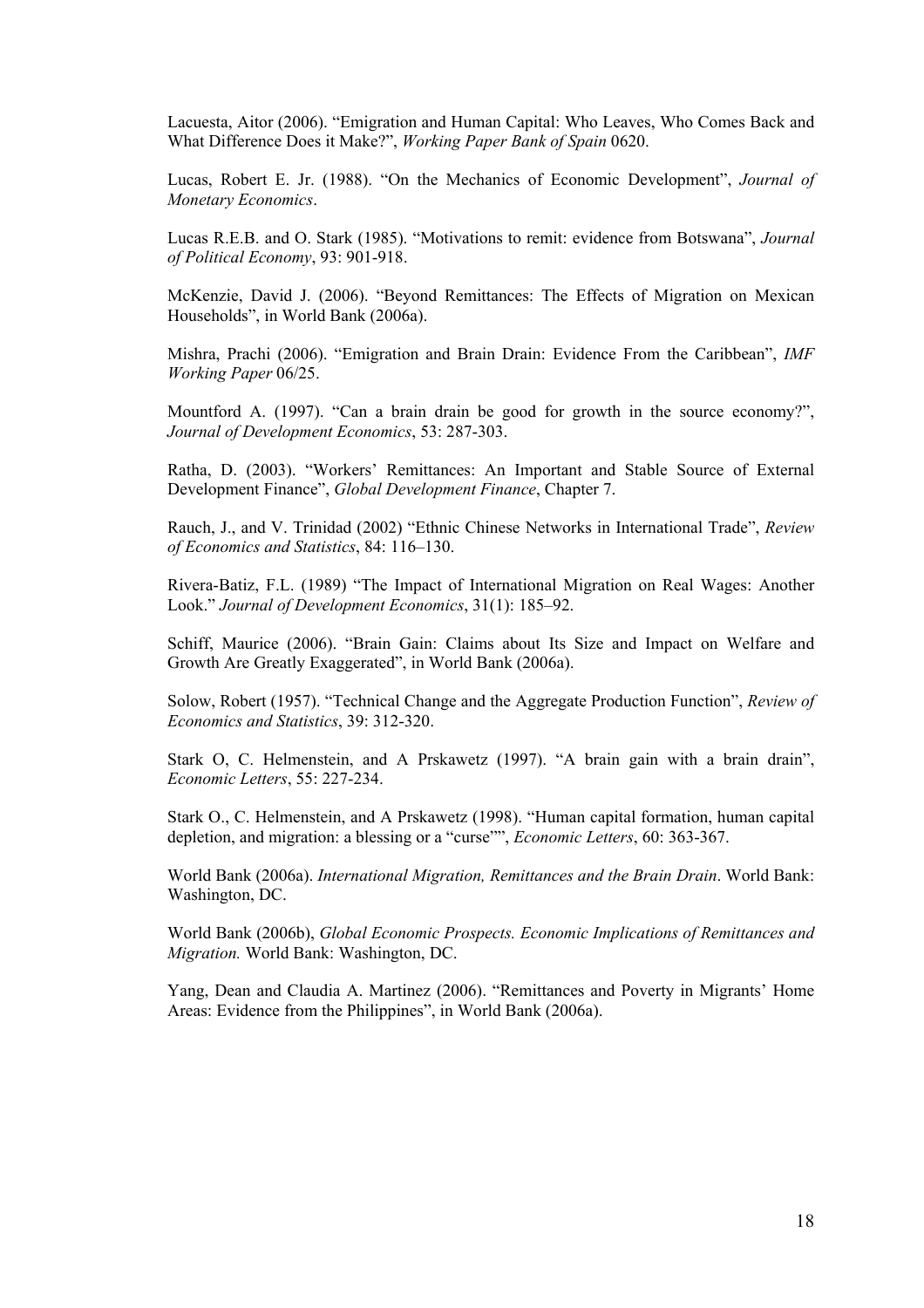## **Tables**

|                             | Residents in<br>survey | WDI<br>(2005) |
|-----------------------------|------------------------|---------------|
| Gender                      |                        |               |
| Male population             | 47.63%                 | 48%           |
| Age                         |                        |               |
| Population between 15-64    |                        |               |
| vears                       | 64.17%                 | 56.17%        |
| 1<br>$\mathbf{H}$<br>$\sim$ |                        |               |

| Table 1: Basic demographics from the sample and WDI |  |
|-----------------------------------------------------|--|
| (2005)                                              |  |

Source: WDI and own survey

|                         | Residents in<br>survey | INE (2000) |
|-------------------------|------------------------|------------|
| Gender                  |                        |            |
| Male population         | 47.63%                 | 48.42%     |
| Age                     |                        |            |
| $0-9$ years             | 15.05%                 | 27.45%     |
| $10-19$ years           | 25.72%                 | 26.06%     |
| $20-29$ years           | 16.96%                 | 15.18%     |
| 30-39 years             | 16.67%                 | 12.40%     |
| $40-49$ years           | 12.66%                 | 7.34%      |
| 50-59 years             | 4.92%                  | 2.99%      |
| $60-69$ years           | 3.57%                  | 4.41%      |
| 70-79 years             | 3.15%                  | 2.67%      |
| >79 years               | 1.30%                  | 1.51%      |
| Education 15-64         |                        |            |
| No Education            | 8.42%                  | 13.9%      |
| Pre-school              | 1.19%                  | 0.2%       |
| Alphabetized            | 11.80%                 | 4.3%       |
| Primary                 | 55.77%                 | 52.6%      |
| <b>Basic Secondary</b>  | 18.48%                 | 26.4%      |
| <b>Higher Secondary</b> | 0.84%                  | 0.8%       |
| Tertiary                | 3.49%                  | 1.89%      |

|  | Table 2: Basic demographics from the sample and INE |  |  |
|--|-----------------------------------------------------|--|--|
|  |                                                     |  |  |

Source: INE and own survey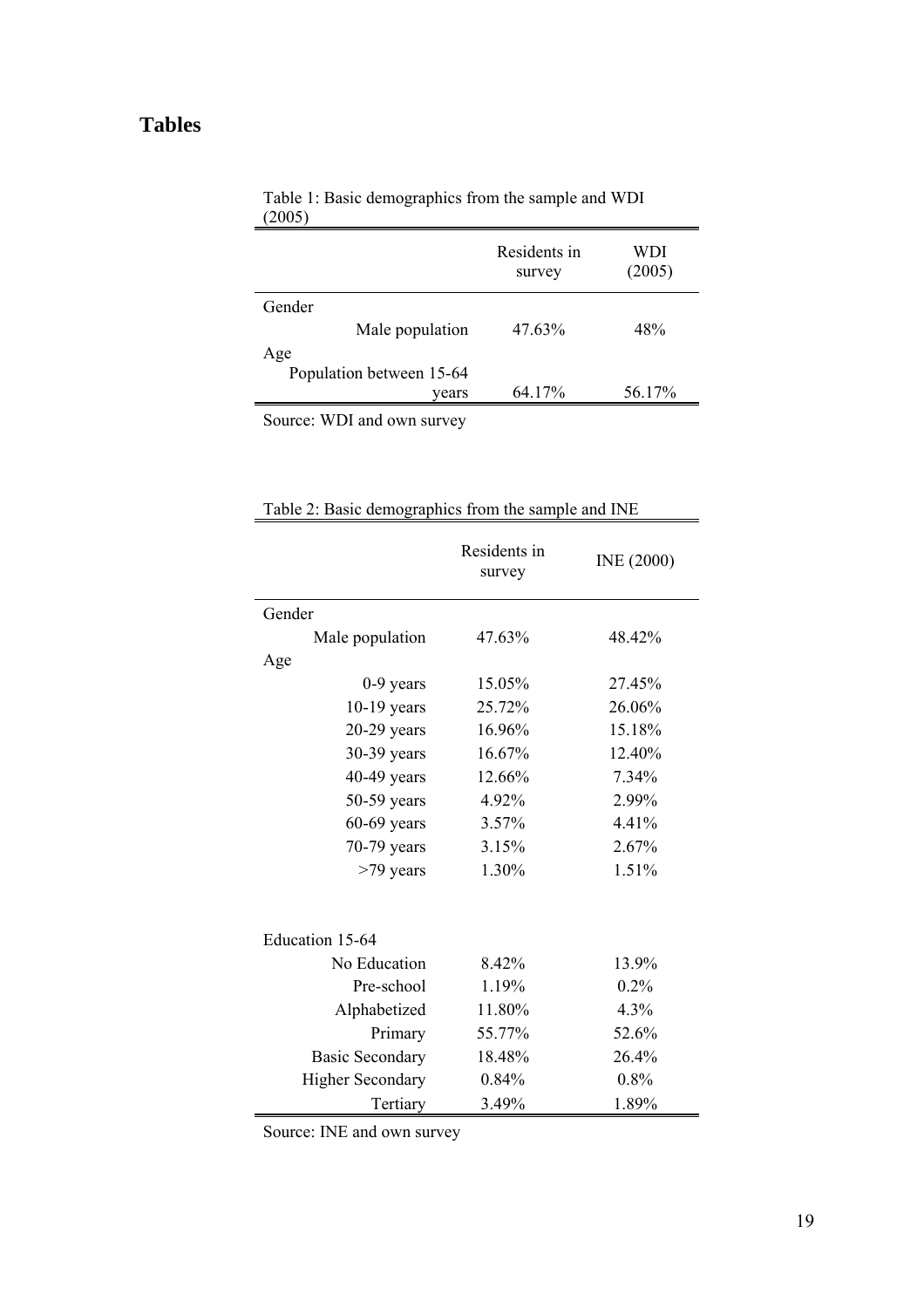|                                    | Residents in<br>survey | $INE(2000)$ (*)  | WDI (2005)<br>Total Pop. | Observatory<br>Unemployment<br>$(2005)$ Total<br>Pop. |  |  |  |
|------------------------------------|------------------------|------------------|--------------------------|-------------------------------------------------------|--|--|--|
| Activity rate<br>Unemployment rate | 59.15%<br>31%          | 62.84%<br>17.23% | 60.26%                   | 21%                                                   |  |  |  |

#### Table 3: Labor situation of residents over 15 years

Source: INE, WDI, Observatory unemployment and own survey

(\*) The definition of activity rate is strict (working and actively looking for a job), whereas that of unemployment rate is broad.

|                            | Workers in<br>survey | GDP<br>decomposition<br>IMF(2005) |
|----------------------------|----------------------|-----------------------------------|
| Primary Sector             | 12.98%               | $9.20\%$                          |
| Agriculture                | 11.63%               | 8.10%                             |
| Fishing                    | 1.35%                | $1.10\%$                          |
| <b>Secondary Sector</b>    | 20.09%               | 17.00%                            |
| Industry                   | 3.99%                | 7.70%                             |
| Construction               | 16.10%               | 9.30%                             |
| <b>Tertiary Sector</b>     | 66.93%               | 73.80%                            |
| Retail and Self-employment | 12.83%               |                                   |
| Transportation             | 5.48%                | 19%                               |
| <b>Public Service</b>      | 11.395               | 12%                               |
| Education                  | 6.20%                |                                   |
| Health Care                | 1.97%                |                                   |
| Other                      | 29.07%               |                                   |

Table 4: Sectoral decomposition in the sample and IMF

Source: IMF (2005) and own survey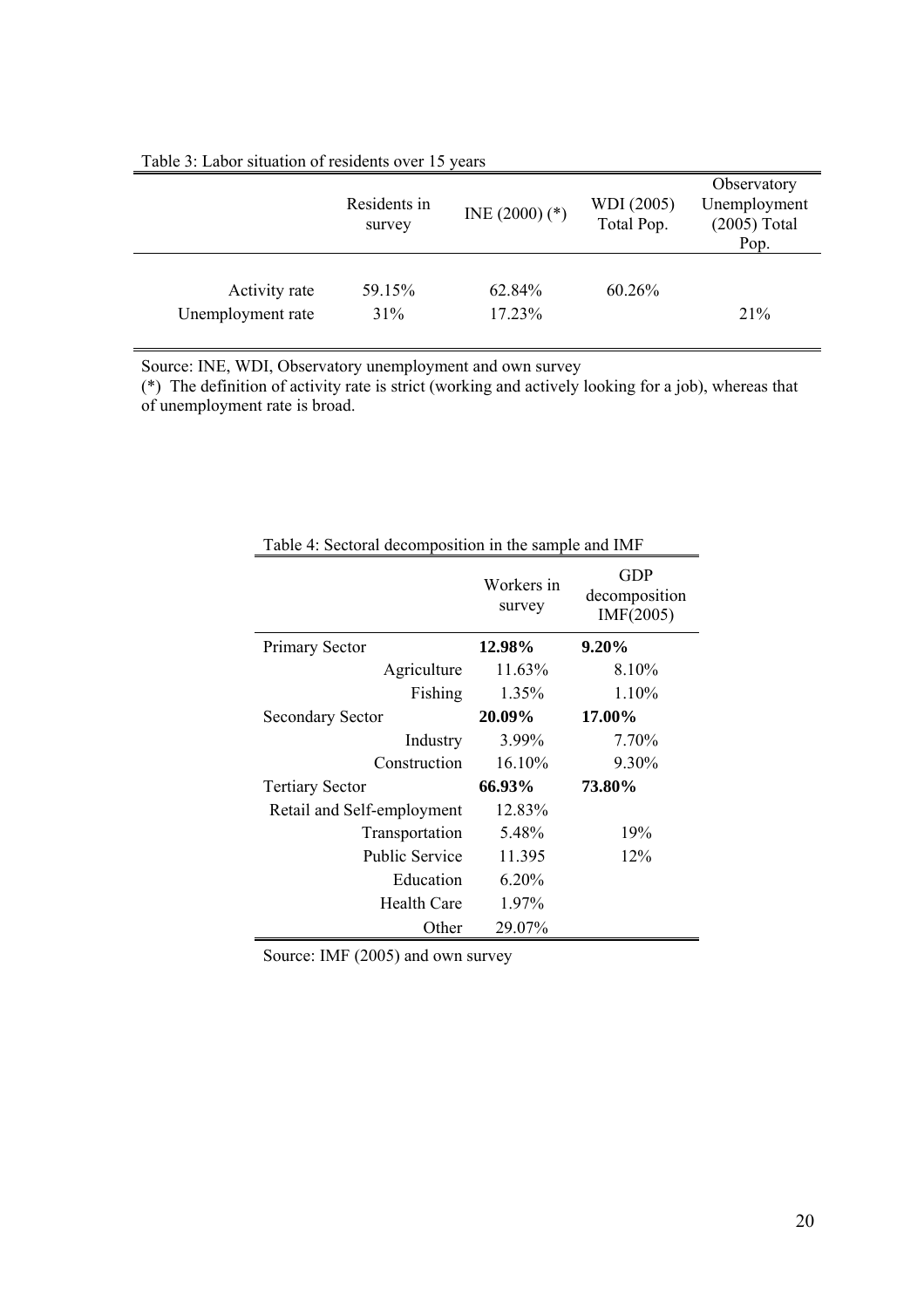| I done c. Importance of imgration in the sample and five                               |        |                      |
|----------------------------------------------------------------------------------------|--------|----------------------|
|                                                                                        | Survey | <b>INE</b><br>(2000) |
| Flow of migrants/Residents in CV                                                       |        |                      |
| Between 2000-2005                                                                      | 3.33%  |                      |
| Between 1995 and 2000                                                                  |        | 2.80%                |
| Flow of return migrants/current migrants<br>Between 2000-2005<br>Between 1995 and 2000 | $22\%$ | 25%                  |
| Stock of migrants abroad/Residents in<br>CV                                            | 8.77%  | $18\%$ (*)           |

Table 5: Importance of migration in the sample and INE

Source: INE and own survey

(\*) Own calculations with international censuses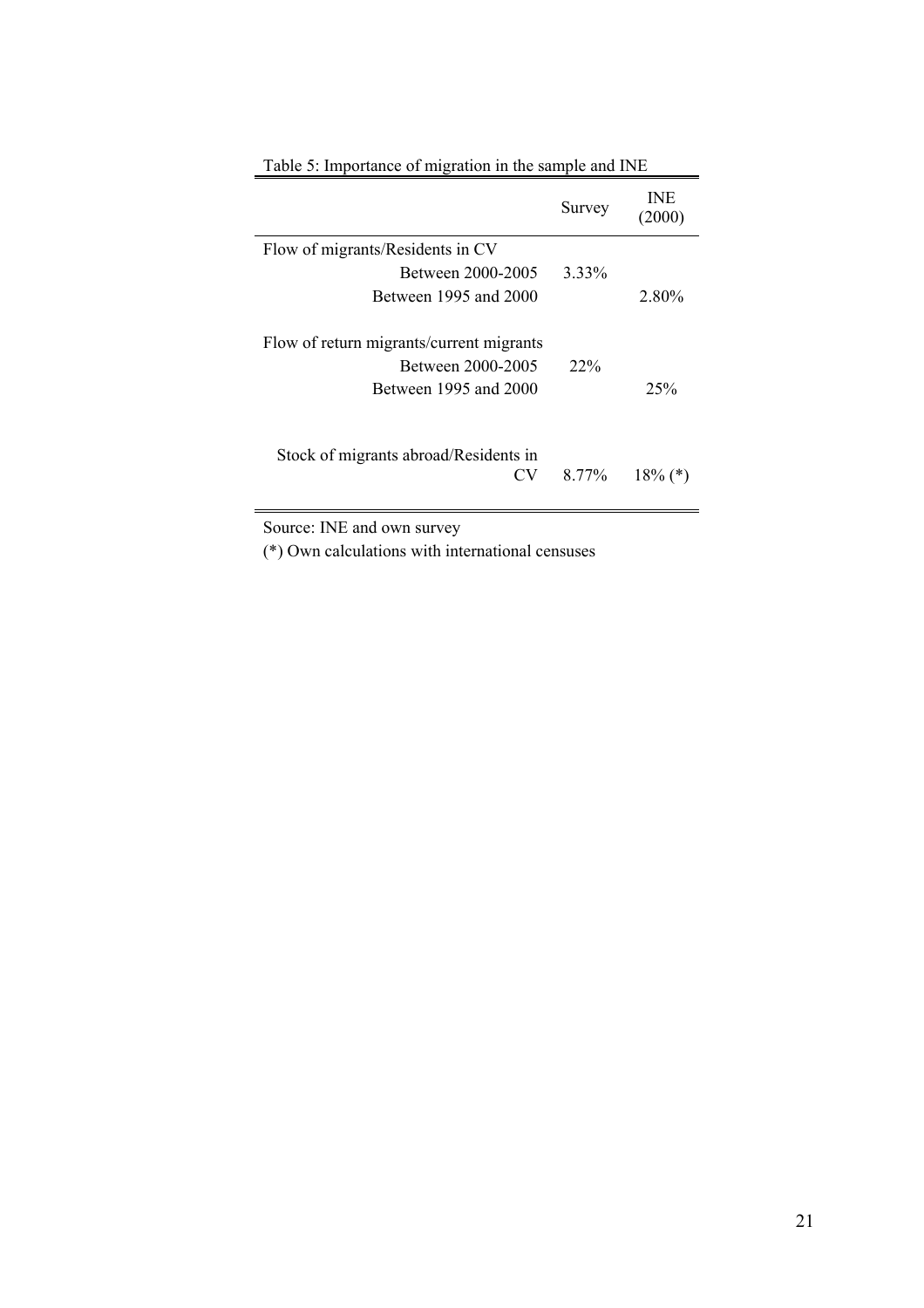|                                           | <b>CENSUSES</b>    |                                   | <b>SURVEY</b>   |        |                             |                    |          |
|-------------------------------------------|--------------------|-----------------------------------|-----------------|--------|-----------------------------|--------------------|----------|
|                                           | Portugal<br>(2001) | United<br><b>States</b><br>(2000) | Spain<br>(2001) | Total  | Destinat<br>ion<br>Portugal | Destinatio<br>n US | Total    |
| Total                                     | 33145              | 27059                             | 1960            | 62164  | 267                         | 94                 | 583      |
| Percentage among<br>this 3 destinations   | 53.32%             | 43.53%                            |                 |        | 72.36%                      | 26.56%             |          |
| Gender                                    |                    |                                   |                 |        |                             |                    |          |
| Male population                           | 51.27%             | 51.31%                            | 42.86%          | 51.02% | 55.06%                      | 55.32%             | 52.14%   |
| Age                                       |                    |                                   |                 |        |                             |                    |          |
| $0-10$ years                              | 7.85%              | 3.21%                             | 10.20%          | 5.91%  | 0.38%                       | 1.04%              | 0.52%    |
| $11-20$ years                             | 14.17%             | 16.58%                            | 19.39%          | 15.38% | 9.85%                       | 21.88%             | 11.28%   |
| $21-30$ years                             | 20.06%             | 16.44%                            | 26.53%          | 18.69% | 38.64%                      | 32.29%             | 33.85%   |
| $31-40$ years                             | 24.66%             | 21.14%                            | 27.55%          | 23.22% | 25.00%                      | 21.88%             | 25.00%   |
| $41-50$ years                             | 20.33%             | 19.25%                            | 14.29%          | 19.67% | 16.67%                      | 17.71%             | 20.31%   |
| $51-60$ years                             | 5.82%              | 8.96%                             | $0.00\%$        | 7.00%  | 8.33%                       | 4.17%              | 7.99%    |
| $61-70$ years                             | 4.73%              | 8.03%                             | $0.00\%$        | 6.02%  | 1.14%                       | 1.04%              | 0.87%    |
| 71-80 years                               | 1.74%              | 3.80%                             | 1.02%           | 2.61%  | $0.00\%$                    | $0.00\%$           | 0.17%    |
| 81-90 years                               | 0.58%              | 2.04%                             | 1.02%           | 1.23%  | $0.00\%$                    | $0.00\%$           | $0.00\%$ |
| $>90$                                     | 0.07%              | 0.54%                             | $0\%$           | 0.27%  | $0.00\%$                    | $0.00\%$           | $0.00\%$ |
|                                           |                    |                                   |                 |        |                             |                    |          |
| <b>Educational degree</b>                 |                    |                                   |                 |        |                             |                    |          |
| At most 4 years<br><b>Completed Basic</b> | 55.70%             | 15.77%                            | 24.49%          | 37.34% | 44.84%                      | 21.28%             | 39.56%   |
| Secondary (9 years)                       | 35.70%             | 43.21%                            | 62.24%          | 39.81% | 23.02%                      | 40.43%             | 31.76%   |
| Completed Higher                          |                    |                                   |                 |        |                             |                    |          |
| Secondary (12 years)                      | 7.34%              | 35.63%                            | 11.22%          | 19.78% | 9.92%                       | 31.91%             | 12.52%   |
| University or more                        | 1.25%              | 5.39%                             | 2.04%           | 3.08%  | 22.22%                      | 6.38%              | 16.15%   |
| <b>Educational degree</b>                 |                    |                                   |                 |        |                             |                    |          |
| $(*)$                                     |                    |                                   |                 |        |                             |                    |          |
| At most 4 years<br>Completed Basic        | 63.66%             | 16.63%                            | 23.08%          | 41.91% | 55.08%                      | 25.42%             | 48.18%   |
| Secondary (9 years)<br>Completed Higher   | 28.61%             | 39.06%                            | 61.54%          | 34.19% | 26.74%                      | 47.46%             | 34.55%   |
| Secondary (12 years)                      | 6.06%              | 37.78%                            | 12.31%          | 20.06% | 9.63%                       | 23.73%             | 9.73%    |
| University or more                        | 1.68%              | 6.54%                             | 3.08%           | 3.84%  | 8.56%                       | 3.39%              | 7.54%    |

Table 6: Characteristics of migrants who are abroad

Source: Portuguese census 2000, IPUMS 5%, Spanish census 5% and own survey.

(\*) Individuals older than 25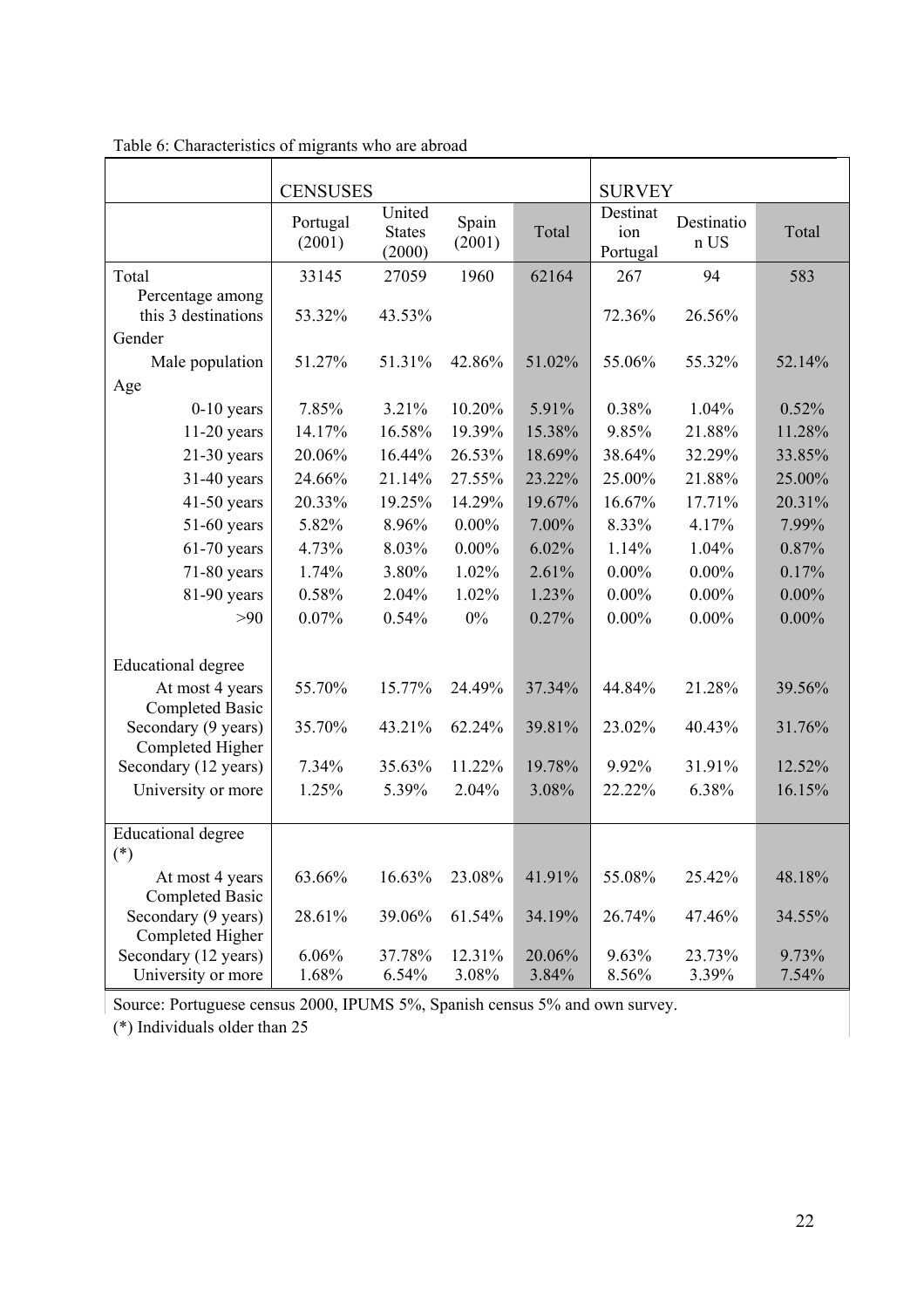| rable 7. Equcational attainment or residents in GV and non-returning migrants |           |                                        |                     |
|-------------------------------------------------------------------------------|-----------|----------------------------------------|---------------------|
|                                                                               | Survey    |                                        | Censuses            |
|                                                                               | <b>CV</b> | Residents in Non-returning<br>migrants | Residents<br>abroad |
| At most 4 years                                                               | 56.18     | 39.56                                  | 37.34               |
| Finished basic secondary (9 years)                                            | 28,47     | 31.76                                  | 39,81               |
| Finished higher secondary (12 years)                                          | 13,06     | 12.52                                  | 19,78               |
| University or more                                                            | 2,3       | 16,15                                  | 3,08                |
| $\sim$ $\sim$                                                                 |           |                                        |                     |

### Table 7: Educational attainment of residents in CV and non-returning migrants

Source: Own survey and censuses of the destination countries

| Table 8: Alternative measures of the "brain drain"           |        |          |  |  |  |
|--------------------------------------------------------------|--------|----------|--|--|--|
|                                                              | Survey | Censuses |  |  |  |
| Higher secondary (12 years)                                  | 15.58% | 14.89%   |  |  |  |
| Tertiary                                                     | 40,98% | 22,70%   |  |  |  |
| Rourse: Own survey and consuses of the destination countries |        |          |  |  |  |

Source: Own survey and censuses of the destination countries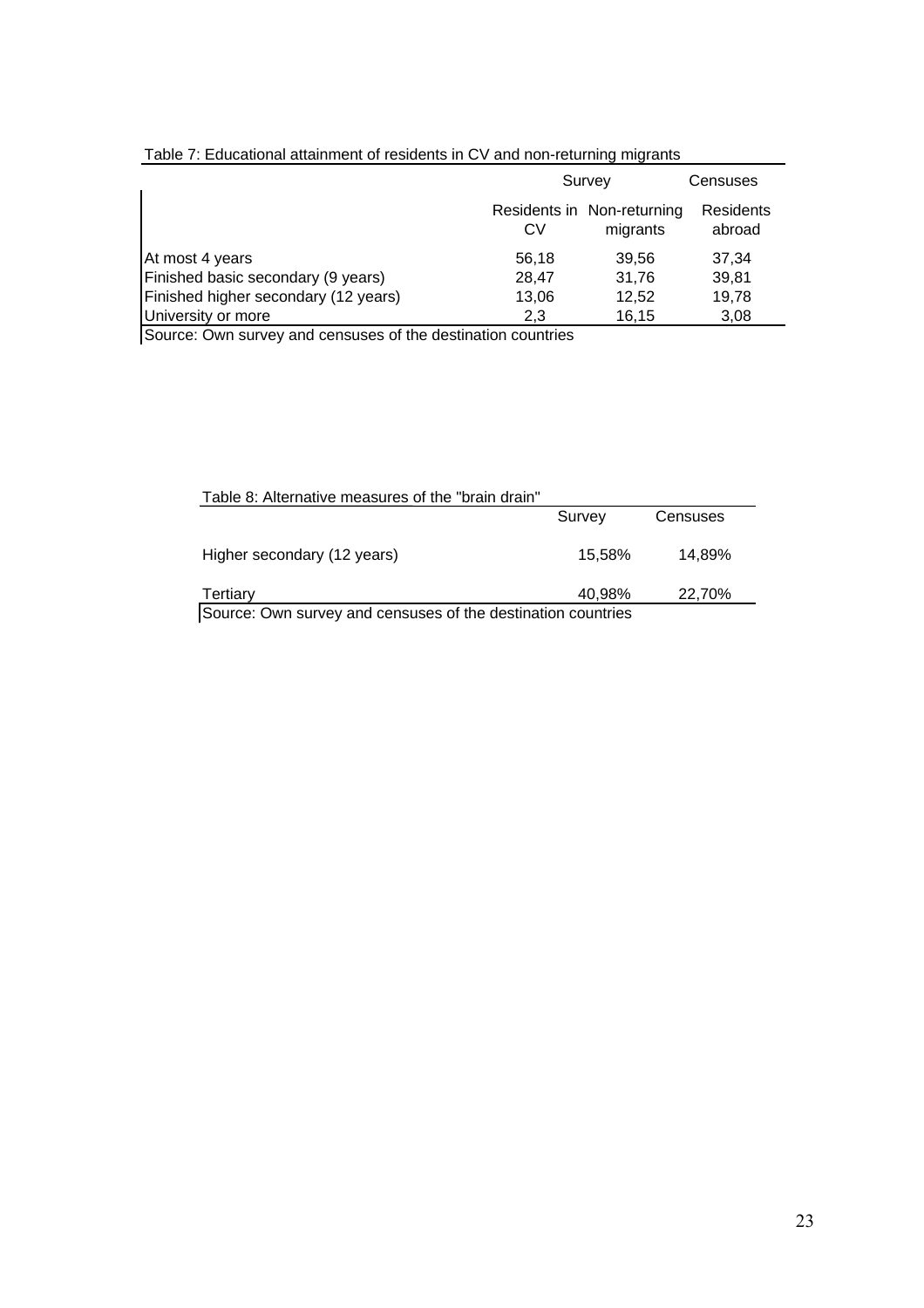| Table 11: Motivations to migrate |       |  |  |  |
|----------------------------------|-------|--|--|--|
| Work                             | 59.24 |  |  |  |
| Study                            | 16,58 |  |  |  |
| Family reunification             | 11,96 |  |  |  |
| Other                            | 12,22 |  |  |  |
| Source: Own survey               |       |  |  |  |

Table 12: School attendance abroad

|                                                                                | Portugal | US    | Spain |  |
|--------------------------------------------------------------------------------|----------|-------|-------|--|
| Not in school                                                                  | 80.65    | 76.91 | 75.51 |  |
| Attending school                                                               | 19.35    | 23.09 | 24.49 |  |
| Source: Destination censuses in 2001 for Portugal and Spain and 2000 in the US |          |       |       |  |

Table 13: School attendance abroad of those over 16

|                                                                                | Portugal | US   | Spain |  |
|--------------------------------------------------------------------------------|----------|------|-------|--|
| Not in school                                                                  | 89.41    | 83.4 | 90.00 |  |
| Attending school                                                               | 10.59    | 16.6 | 10.00 |  |
| Source: Destination censuses in 2001 for Portugal and Spain and 2000 in the US |          |      |       |  |

| Table 14: Educational attainment of children 12-20 |                             |  |  |  |
|----------------------------------------------------|-----------------------------|--|--|--|
| Non migrants<br>in HH                              | Migrants in<br>HН           |  |  |  |
| 0,62                                               | 0,96                        |  |  |  |
| 0,52                                               | 0,96                        |  |  |  |
| 10,63                                              | 3,82                        |  |  |  |
| 11,25                                              | 9,18                        |  |  |  |
| 11,15                                              | 11,85                       |  |  |  |
| 42,62                                              | 39,2                        |  |  |  |
| 22,08                                              | 28,87                       |  |  |  |
| 1,13                                               | 5,16                        |  |  |  |
|                                                    | Higher Secondary (12 years) |  |  |  |

#### Table 14: Educational attainment of children 12-20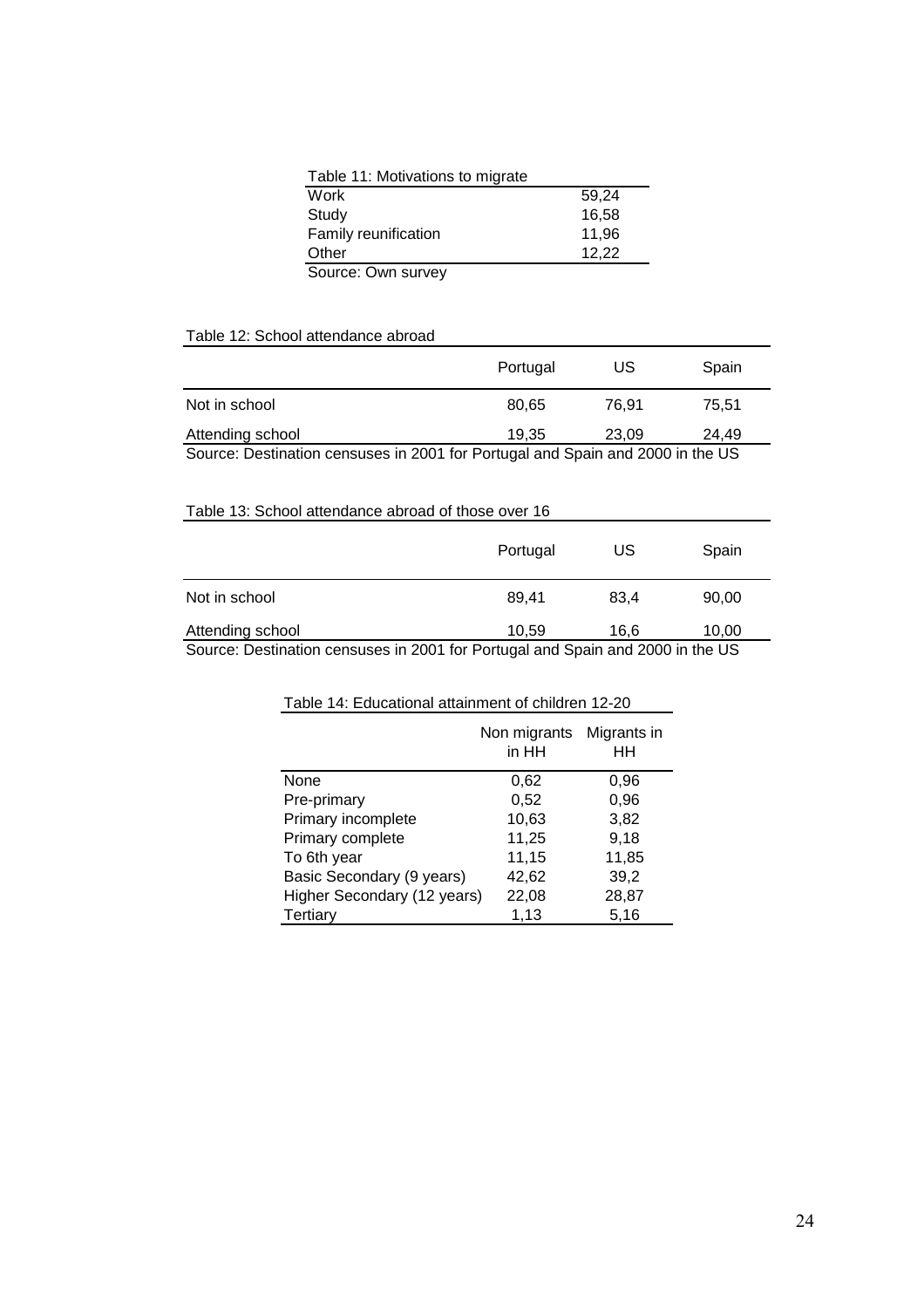|                                    | 1             | 2             |
|------------------------------------|---------------|---------------|
| Female                             | $-0.0592$     | $-0.0848$     |
|                                    | $(0.0230)^*$  | $(0.0246)$ ** |
| Age                                | 0.5726        | 0.5541        |
|                                    | $(0.0639)$ ** | $(0.0678)$ ** |
| Age <sup>^2</sup>                  | $-0.0170$     | $-0.0164$     |
|                                    | $(0.0020)$ ** | $(0.0021)$ ** |
| <b>International Migration</b>     | 0.0633        | 0.0603        |
|                                    | $(0.0242)$ ** | $(0.0285)^*$  |
| Children in the household          |               | $-0.0216$     |
|                                    |               | $(0.0044)$ ** |
| Child is the oldest one            |               | 0.0318        |
|                                    |               | (0.0360)      |
| Expenditure by quintiles           |               | 0.0473        |
|                                    |               | $(0.0101)$ ** |
| Age of the head of the household   |               | 0.0021        |
|                                    |               | (0.0011)      |
| Age^2 of the head of the household |               | $-0.0000$     |
|                                    |               | (0.0000)      |
| Education of the head              |               | 0.0134        |
|                                    |               | $(0.0039)$ ** |
| Marital status of the head         |               | 0.0615        |
|                                    |               | $(0.0265)^*$  |
| Urban status                       |               | $-0.0013$     |
|                                    |               | (0.0274)      |
| <b>Island dummies</b>              | Yes           | Yes           |
| Constant                           | $-3.9978$     | $-4.0451$     |
|                                    | $(0.5041)$ ** | $(0.5384)$ ** |
| Observations                       | 1504          | 1220          |
| R-squared                          | 0.08          | 0.17          |
| Standard errors in parentheses     |               |               |

Table 15: Secondary degree of children between 12-20

\* significant at 5%; \*\* significant at 1%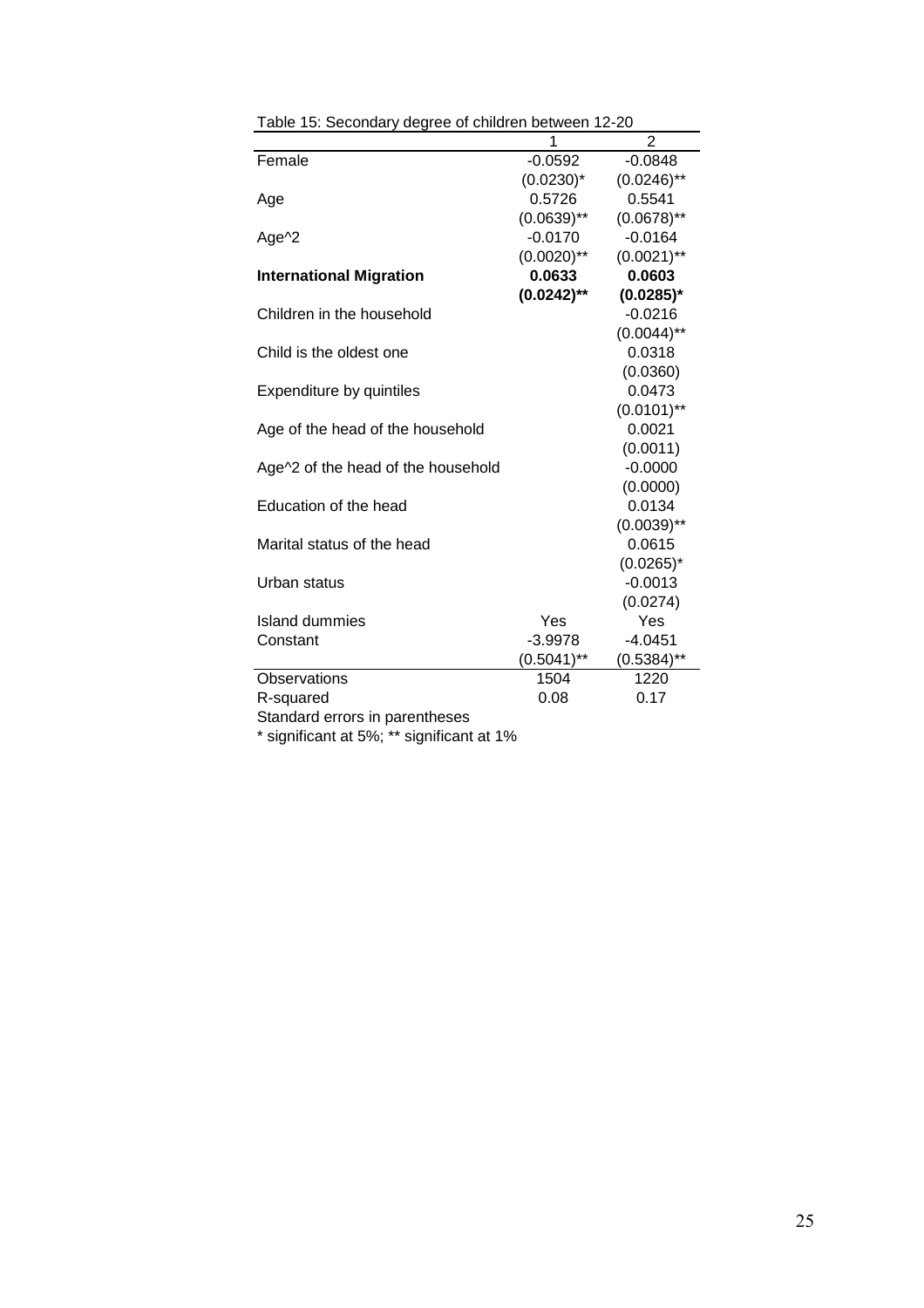|                                           | Secondary     |  |  |
|-------------------------------------------|---------------|--|--|
| Pr(migration) schooled)                   | 0.9194        |  |  |
|                                           | $(0.3473)^*$  |  |  |
| Pr(migration no_schooled)                 | $-0.1439$     |  |  |
|                                           | (0.3682)      |  |  |
| Female                                    | $-0.0785$     |  |  |
|                                           | $(0.0310)^*$  |  |  |
| Age                                       | 0.7856        |  |  |
|                                           | $(0.1337)$ ** |  |  |
| Age^2                                     | $-0.0244$     |  |  |
|                                           | $(0.0045)$ ** |  |  |
| Size of the household                     | $-0.0171$     |  |  |
|                                           | $(0.0059)$ ** |  |  |
| Education of the head                     | 0.0156        |  |  |
|                                           | $(0.0041)$ ** |  |  |
| Marital status of the head                | 0.0722        |  |  |
|                                           | (0.0401)      |  |  |
| Perception of the quality of education    | $-0.0119$     |  |  |
|                                           | (0.0161)      |  |  |
| Remittances                               | 0.0052        |  |  |
|                                           | (0.0514)      |  |  |
| <b>Quintiles of remittances</b>           | 0.0126        |  |  |
|                                           | (0.0184)      |  |  |
| Urban                                     | 0.0400        |  |  |
|                                           | (0.0593)      |  |  |
| Island dummies                            | Yes           |  |  |
|                                           |               |  |  |
| Constant                                  | $-5.4693$     |  |  |
|                                           | $(0.9723)$ ** |  |  |
| Observations                              | 905           |  |  |
| R-squared                                 | 0.15          |  |  |
| Robust standard errors in parentheses     |               |  |  |
| * significant at 5%; ** significant at 1% |               |  |  |
| Source: Own survey                        |               |  |  |

Table 16: Educational enrollment regression for children 12-18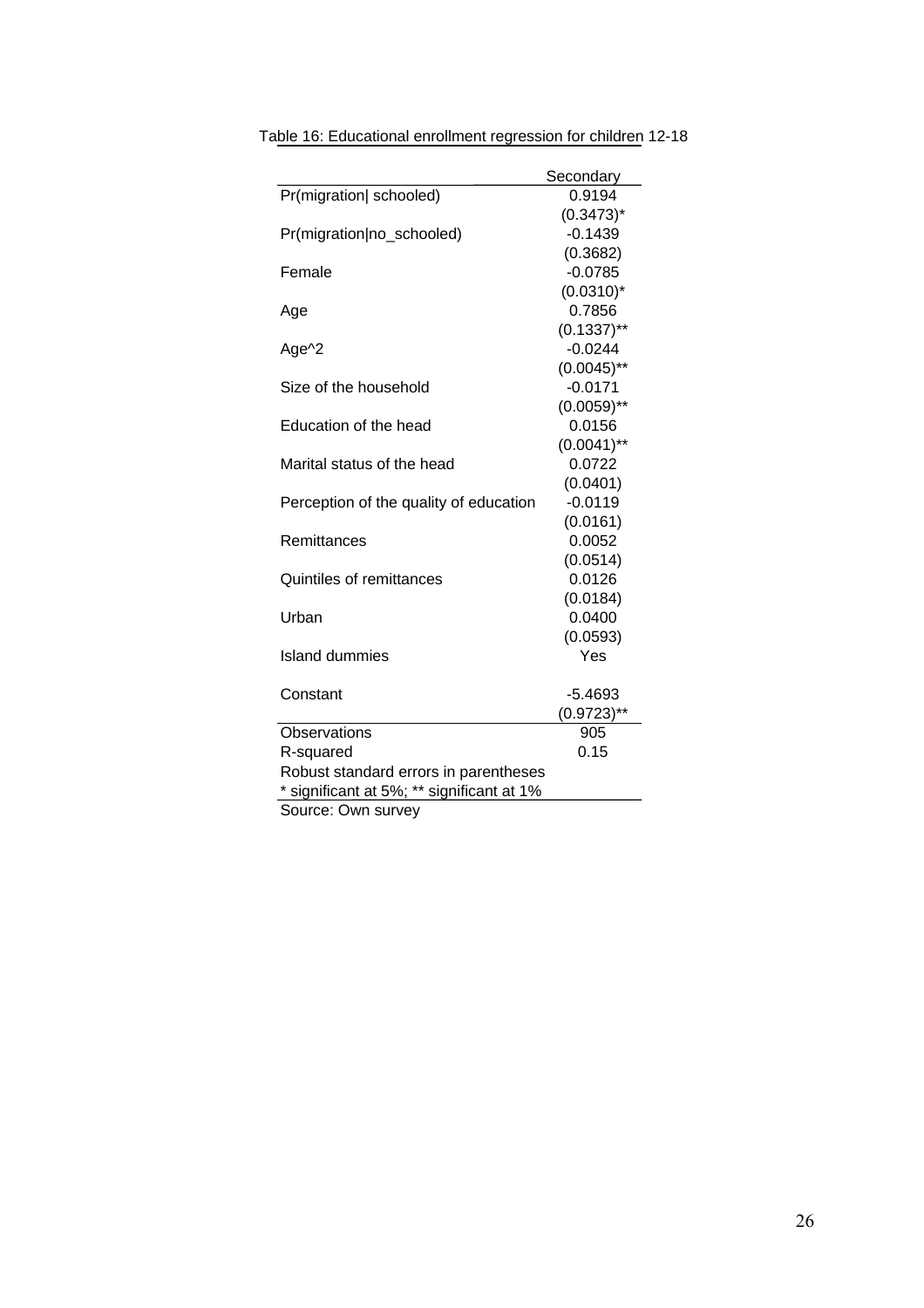| Table 17: Factors underlying the probability of migration given skill |               |               |
|-----------------------------------------------------------------------|---------------|---------------|
|                                                                       | (1)           | (2)           |
|                                                                       | Less than     | Secondary or  |
|                                                                       | secondary     | more          |
| Female                                                                | 0.0940        | $-0.3396$     |
|                                                                       | (0.3645)      | (0.2398)      |
| Age                                                                   | 0.4773        | 0.5717        |
|                                                                       | (0.8285)      | (0.3715)      |
| Age^2                                                                 | $-0.0081$     | $-0.0105$     |
|                                                                       | (0.0167)      | (0.0079)      |
| Size of the household                                                 | $-0.0440$     | $-0.0528$     |
|                                                                       | (0.0592)      | (0.0441)      |
| Age of the head                                                       | $-0.0327$     | $-0.0134$     |
|                                                                       | (0.0198)      | (0.0084)      |
| Marital status of the head                                            | 0.0032        | 0.4812        |
|                                                                       | (0.4867)      | $(0.1964)^*$  |
| Migration status of the head                                          | 0.3580        | 0.5078        |
|                                                                       | (0.5498)      | (0.2986)      |
| Migration portugal of the head                                        | $-1.0887$     | 0.9354        |
|                                                                       | $(0.4474)^*$  | $(0.4562)^*$  |
| Migration US of the head                                              | 2.0034        | 2.1446        |
|                                                                       | $(0.7601)$ ** | $(0.3325)$ ** |
| Migration Europe of the head                                          | 3.4956        | 1.4381        |
|                                                                       | $(0.5703)$ ** | $(0.4889)$ ** |
| Migration Africa of the head                                          | 1.4261        | 1.0242        |
|                                                                       | $(0.6565)^*$  | (1.0551)      |
| Migration Asia of the head                                            |               | 1.4794        |
|                                                                       |               | $(0.6561)^*$  |
| Length of the trip of the head                                        | 0.1465        | 0.1094        |
|                                                                       | (0.0950)      | (0.0713)      |
| Optimism of the head                                                  | 0.0284        | $-0.0294$     |
|                                                                       | (0.1195)      | (0.0610)      |
| Confidence in Oxford University                                       | 0.2659        | 0.0328        |
|                                                                       | (0.1502)      | (0.0975)      |
| South                                                                 | 0.4892        | 0.0191        |
|                                                                       | (0.4452)      | (0.2618)      |
| Proportion of migrants in the region                                  | 3.2260        | 0.3114        |
|                                                                       | $(1.3649)^*$  | (1.7130)      |
| <b>Island dummies</b>                                                 | Yes           | Yes           |
| Constant                                                              | $-11.0975$    | -9.8995       |
|                                                                       | (10.1127)     | $(4.5376)^*$  |
| Observations                                                          | 591           | 974           |
| Robust standard errors in parentheses                                 |               |               |
| significant at 5%; ** significant at 1%                               |               |               |

Source: Own survey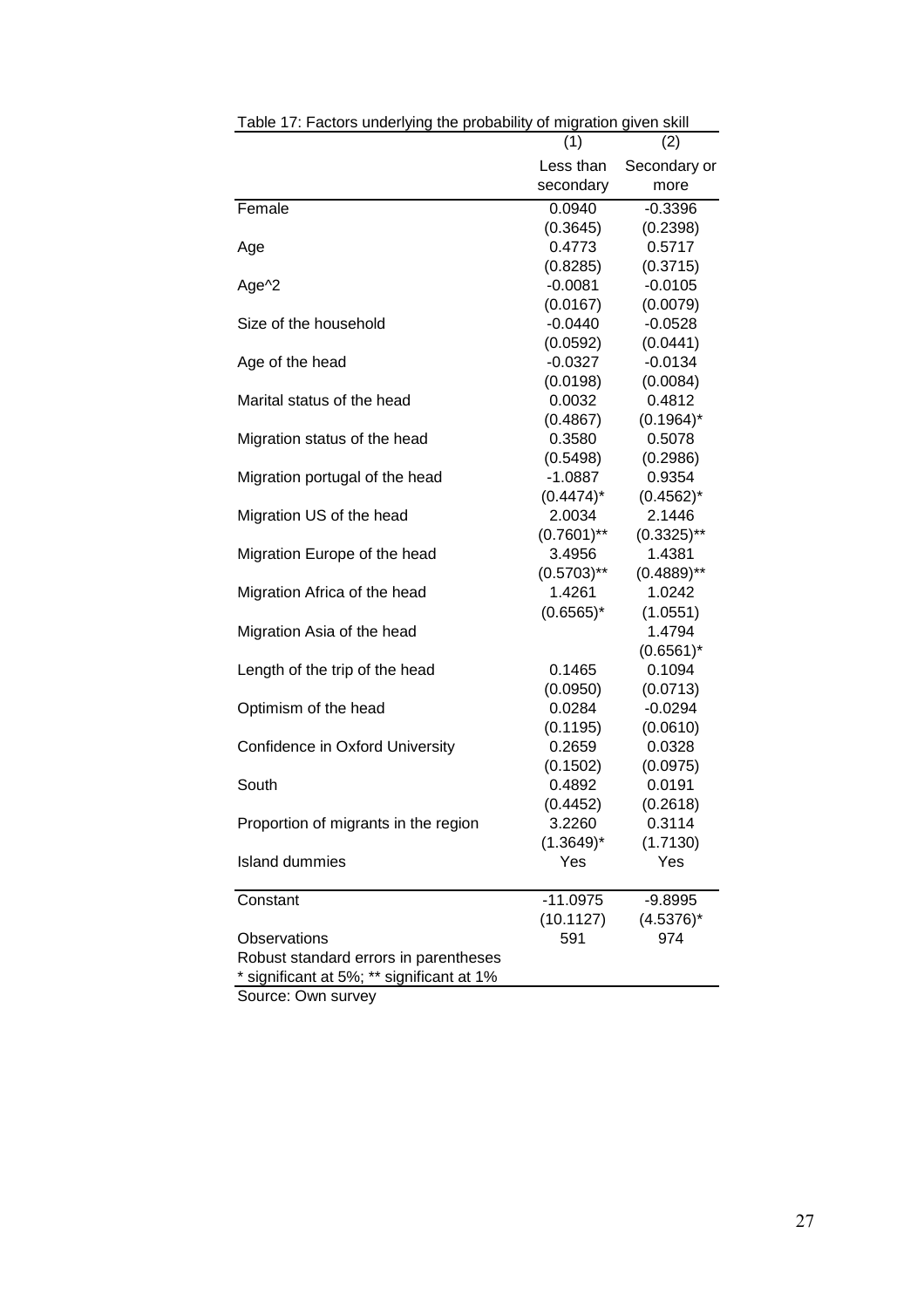|                         | Non-migrant<br>Non-returning |          | Returning |
|-------------------------|------------------------------|----------|-----------|
| Education Males 15-64   |                              |          |           |
| No Education            | $3.72\%$                     | $3.6\%$  | $5.2\%$   |
| Pre-school              | $1.54\%$                     | $0.7\%$  | $0.0\%$   |
| Alphabetized            | 11.35%                       | $8.2\%$  | 14.3%     |
| Primary                 | 59.69%                       | $62.4\%$ | 50.7%     |
| <b>Basic Secondary</b>  | 18.79%                       | $9.9\%$  | 19.5%     |
| <b>Higher Secondary</b> | 1.12%                        | $0.4\%$  | $3.9\%$   |
| Tertiary                | 3.78%                        | 14.9%    | $6.5\%$   |

Table 18: Characteristics of individuals from CV depending on migrant status

Source: Own survey

| Table 19: Mincer regressions              |               |               |               |  |  |  |  |
|-------------------------------------------|---------------|---------------|---------------|--|--|--|--|
| (3)<br>(1)<br>(2)                         |               |               |               |  |  |  |  |
|                                           |               |               |               |  |  |  |  |
| Total<br>Males<br>Females                 |               |               |               |  |  |  |  |
| Female                                    | $-0.3716$     |               |               |  |  |  |  |
|                                           | $(0.0429)$ ** |               |               |  |  |  |  |
| Age                                       | 0.0302        | 0.0410        | 0.0159        |  |  |  |  |
|                                           | $(0.0104)$ ** | $(0.0109)$ ** | (0.0218)      |  |  |  |  |
| Age^2                                     | $-0.0002$     | $-0.0004$     | $-0.0000$     |  |  |  |  |
|                                           | (0.0001)      | $(0.0001)$ ** | (0.0003)      |  |  |  |  |
| <b>Marital Status</b>                     | 0.1256        | 0.1365        | 0.0668        |  |  |  |  |
|                                           | $(0.0360)$ ** | $(0.0404)$ ** | (0.0629)      |  |  |  |  |
| Years of schooling                        | 0.0923        | 0.0859        | 0.1137        |  |  |  |  |
|                                           | $(0.0033)$ ** | $(0.0038)$ ** | $(0.0056)$ ** |  |  |  |  |
| Part time                                 | $-0.0693$     | $-0.0474$     | $-0.0745$     |  |  |  |  |
|                                           | (0.0535)      | (0.0753)      | (0.0791)      |  |  |  |  |
| Returning migration                       | 0.0290        | 0.0150        | 0.1118        |  |  |  |  |
|                                           | (0.0542)      | (0.0680)      | (0.0698)      |  |  |  |  |
| Rural                                     | $-0.3475$     | $-0.3618$     | $-0.3325$     |  |  |  |  |
|                                           | $(0.0382)$ ** | $(0.0489)$ ** | $(0.0733)$ ** |  |  |  |  |
| Island dummies                            | Yes           | Yes           | Yes           |  |  |  |  |
|                                           |               |               |               |  |  |  |  |
| Constant                                  | 7.4395        | 7.2465        | 7.2657        |  |  |  |  |
|                                           | $(0.2323)$ ** | $(0.2537)$ ** | $(0.5147)$ ** |  |  |  |  |
| Observations                              | 1714          | 1237          | 477           |  |  |  |  |
| R-squared                                 | 0.54          | 0.50          | 0.52          |  |  |  |  |
| Robust standard errors in parentheses     |               |               |               |  |  |  |  |
| * significant at 5%; ** significant at 1% |               |               |               |  |  |  |  |

Source: Income and Expenditure Household Survey (INE)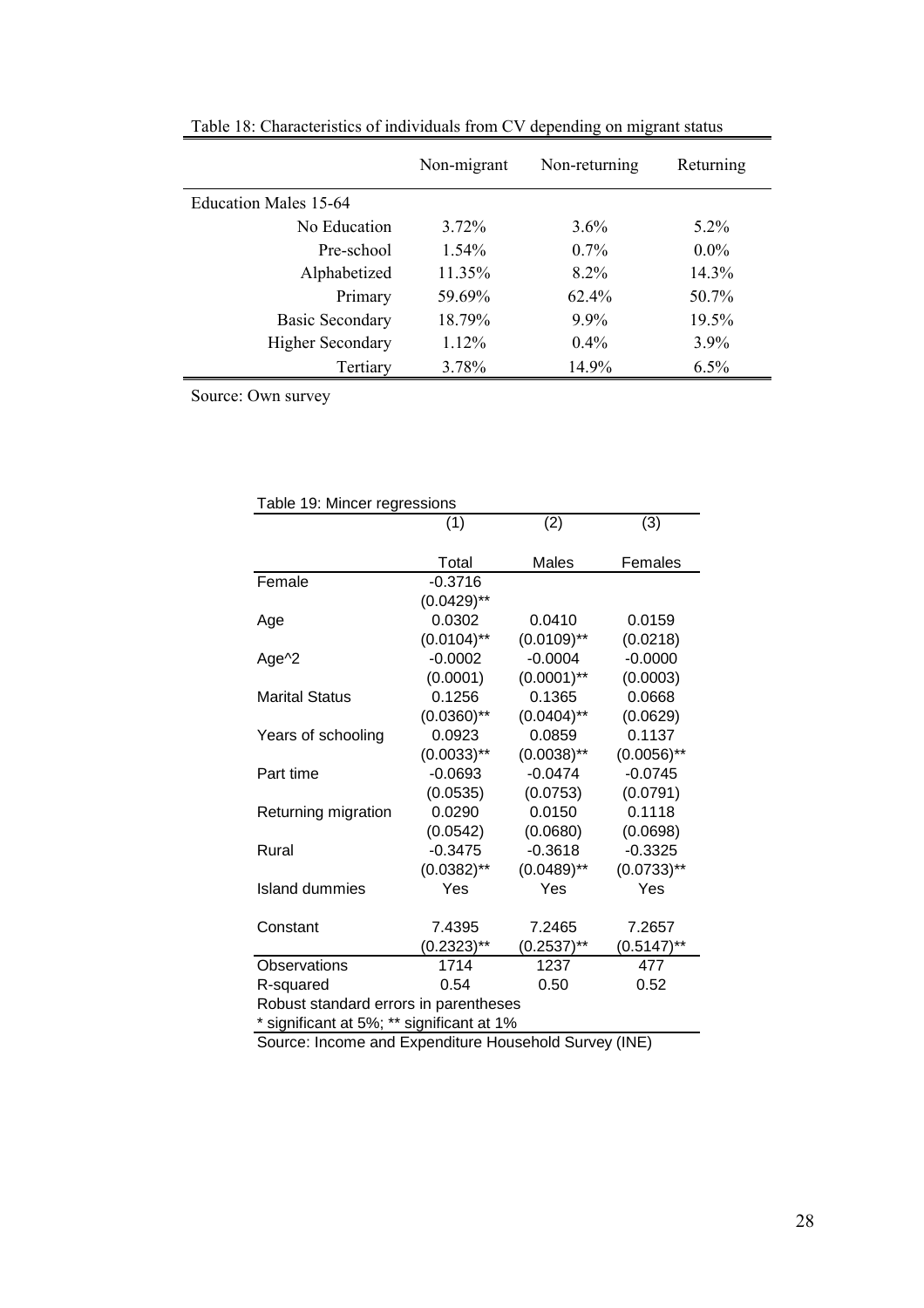|                                            | Non-migrants | Returning<br>before<br>migration | Returning<br>after<br>migration<br>(those who<br>worked<br>before) |
|--------------------------------------------|--------------|----------------------------------|--------------------------------------------------------------------|
| <b>Primary Sector</b>                      | 14.74%       | 40.58%                           | 40.00%                                                             |
| Agriculture                                | 12.51%       | 38.89%                           | 35.56%                                                             |
| Fishing                                    | 2.23%        | 1.69%                            | 4.44%                                                              |
| <b>Secondary Sector</b>                    | 29.11%       | 22.03%                           | 15.55%                                                             |
| Industry                                   | 4.57%        | 3.39%                            | 4.44%                                                              |
| Construction                               | 24.54%       | 18.64%                           | 11.11%                                                             |
| <b>Tertiary Sector</b><br>Retail and Self- | 56.15%       | 37.28%                           | 44.45%                                                             |
| employment                                 | 5.53%        | 3.39%                            | 17.78%                                                             |
| Transportation                             | 9.89%        | 6.78%                            | 8.89%                                                              |
| <b>Public Service</b>                      | 13.29%       | 8.47%                            | 6.67%                                                              |
| Education                                  | 4.46%        | 3.39%                            | $4.44\%$                                                           |
| <b>Health Care</b>                         | 0.87%        | 0.00                             | 0.00                                                               |
| Other                                      | 22.11%       | 15.25%                           | 6.67%                                                              |

Table 20: Occupations of non-migrants, and before vs. after return migration

Source: Own survey

(\*) Males over 15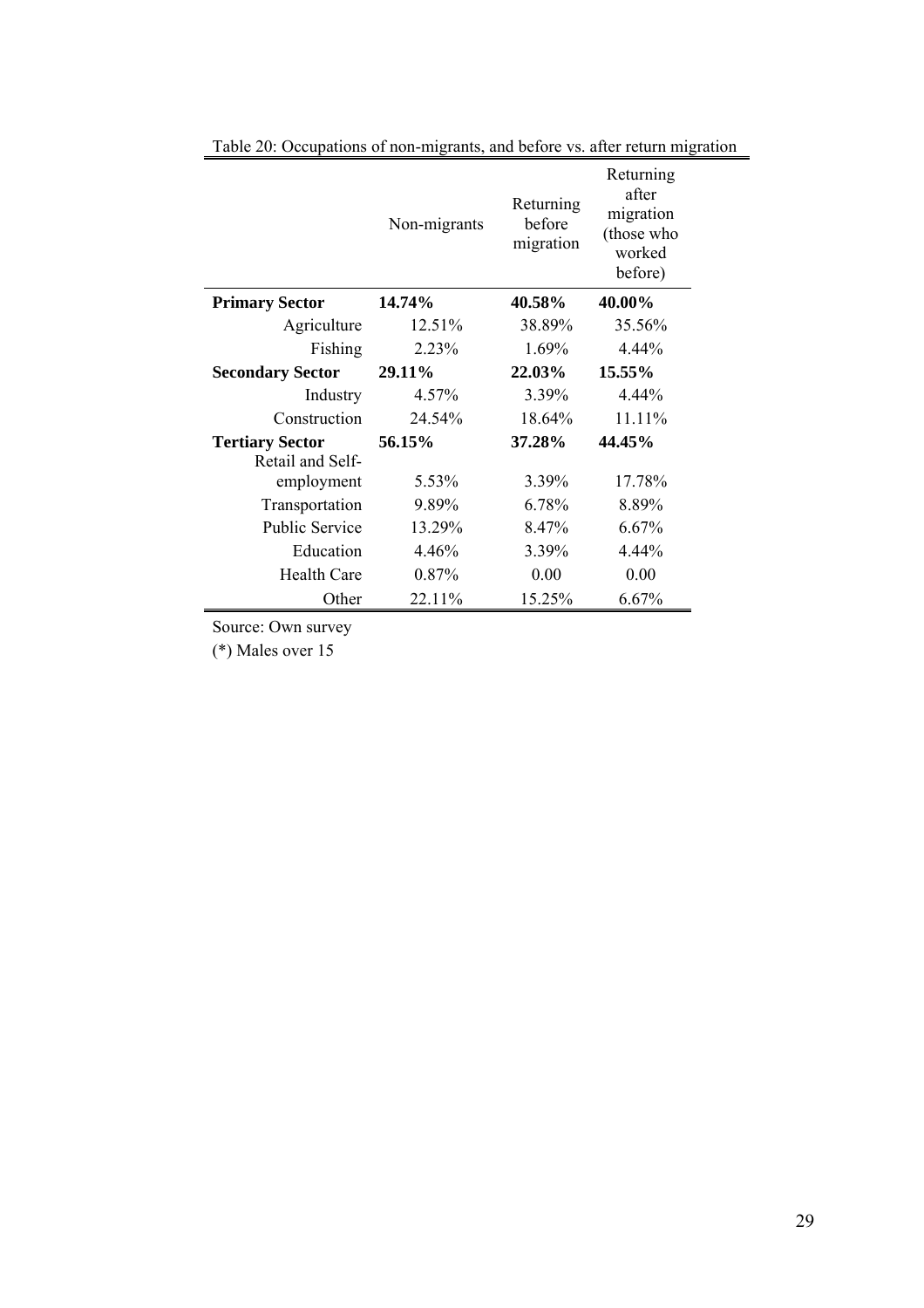### **Appendix: Growth Accounting**

 $\overline{a}$ 

In order to have an idea of the relative magnitude of the proximate sources of economic growth (physical and human capital accumulation, raw labor and total factor productivity (TFP) growth) in Cape Verde over the period 1990-2005, we conduct a growth accounting exercise in the spirit of Solow (1957)'s classical work.

We follow Hall and Jones (1999), in assuming the aggregate per worker production function:

$$
Y_t / L_t = A_t . (K_t / Y_t)^{\alpha / 1 - \alpha} . exp (r . S_t)
$$
 (A1)

where *Y* denotes aggregate output, *A* is total factor productivity (TFP), *K* the capital stock, *L* the number of workers (or raw labor), *S* the average worker's years of schooling, *r* the average return on year of schooling,  $\alpha$  the labor share of national income and *t* the time period.<sup>14</sup>

Per worker production (A1) is nested within aggregate per capita output in order to consider the effects on this latter variable:

$$
Y_t/N_t = (Y_t/L_t) * (1 - u) * (N_t^A/N_t^{15-64}) * (N_t^{15-64}/N_t)
$$
 (A2)

where N denotes total resident population, u stands for the unemployment rate,  $N^4$  for active population (broadly defined as those residents aged 15 to 64 that are available to work), and *N15-64* for the resident population aged between 15 and 64.

In order to perform this growth accounting exercise, we used population and labor census data from Cape Verde's National Statistics Office (INE) to obtain *N, N*<sup>15-64</sup>,  $N^4$  and *u* in 1990 and 2000. We also used INE's information on national income to compute *α,* the average labor share of national income between 1990 and 2000.<sup>15</sup> Employment and investment data used to compute the capital stock (following the perpetual inventory method with a depreciation rate of 10%) comes from the World Development Indicators, WDI (2006). Years of education were estimated based

 $14$  This per worker version of aggregate production can be derived from the aggregate production function:

 $Y_t = (K_t)^{\alpha}$ .  $(A_t H_t)^{1-\alpha}$ , where human capital  $H_t$  takes the form  $H_t = exp (r \cdot S_t) \cdot L_t$ .<br><sup>15</sup> The average labor share of national income between 1990 and 2000 was 45%. It is sensible that it is lower than the usual 2/3 applying to industrial countries: in Cape Verde, even though the tertiary structure of the economy is not very different from that of more developed countries, self-employment, temporary employment or unemployment are the norm and this is not taken into account included in the formal labor share. In the final robustness check section, we show that taking into account labor income of self-employed does not make much difference.